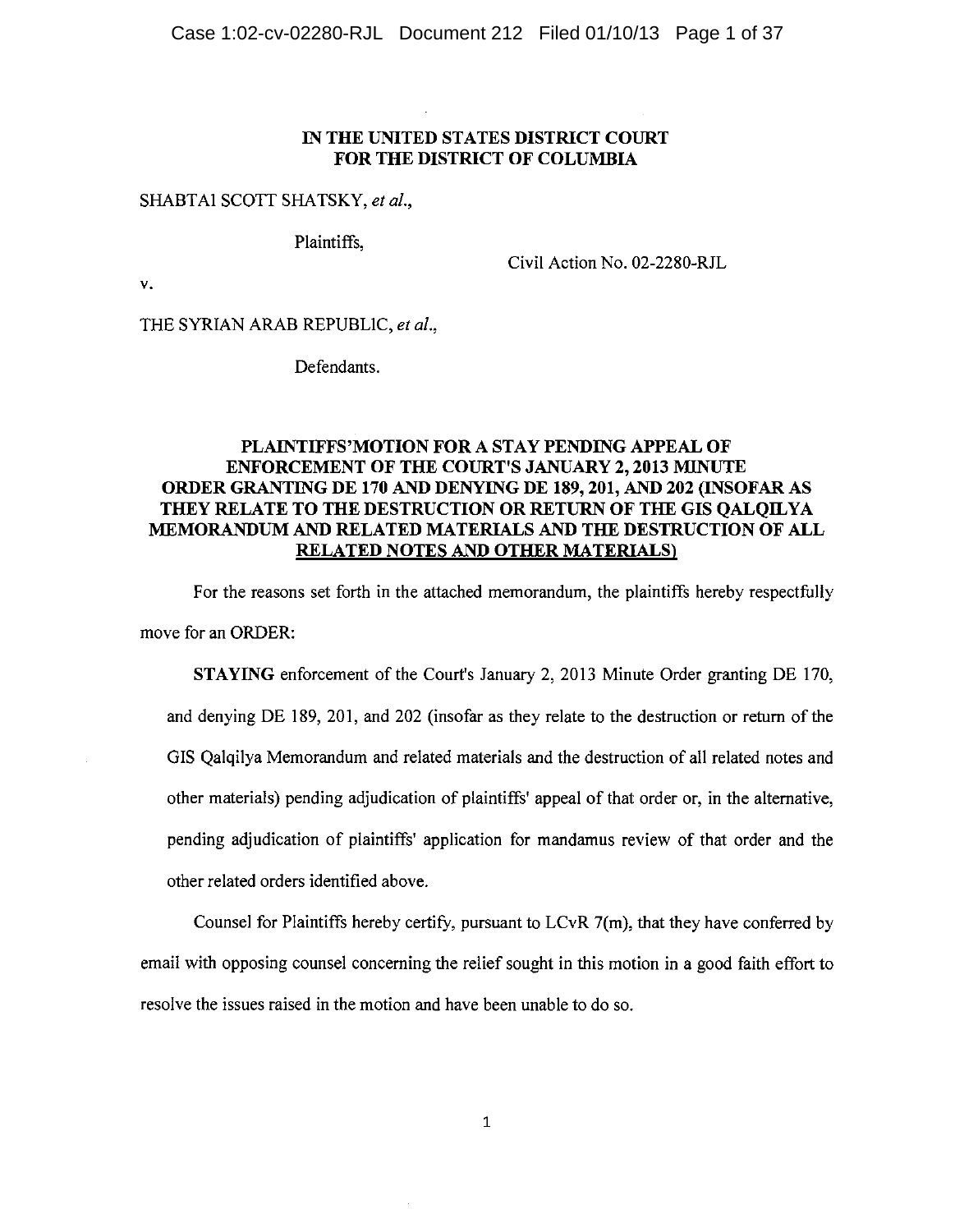Plaintiffs, by their Attorneys, /s/ David I. Schoen David I. Schoen (DC Bar # 391408) 2800 Zelda Road, Suite 100-6 Montgomery, Alabama 36106  $(334)$  395-6611 DSchoen593@aol.com Robert J. Tolchin (NY 0088) 111 Livingston Street, Suite 1928 Brooklyn, New York 11201  $(718)$  855-3627 rit.berkman@gmail.com

Counsel for Plaintiffs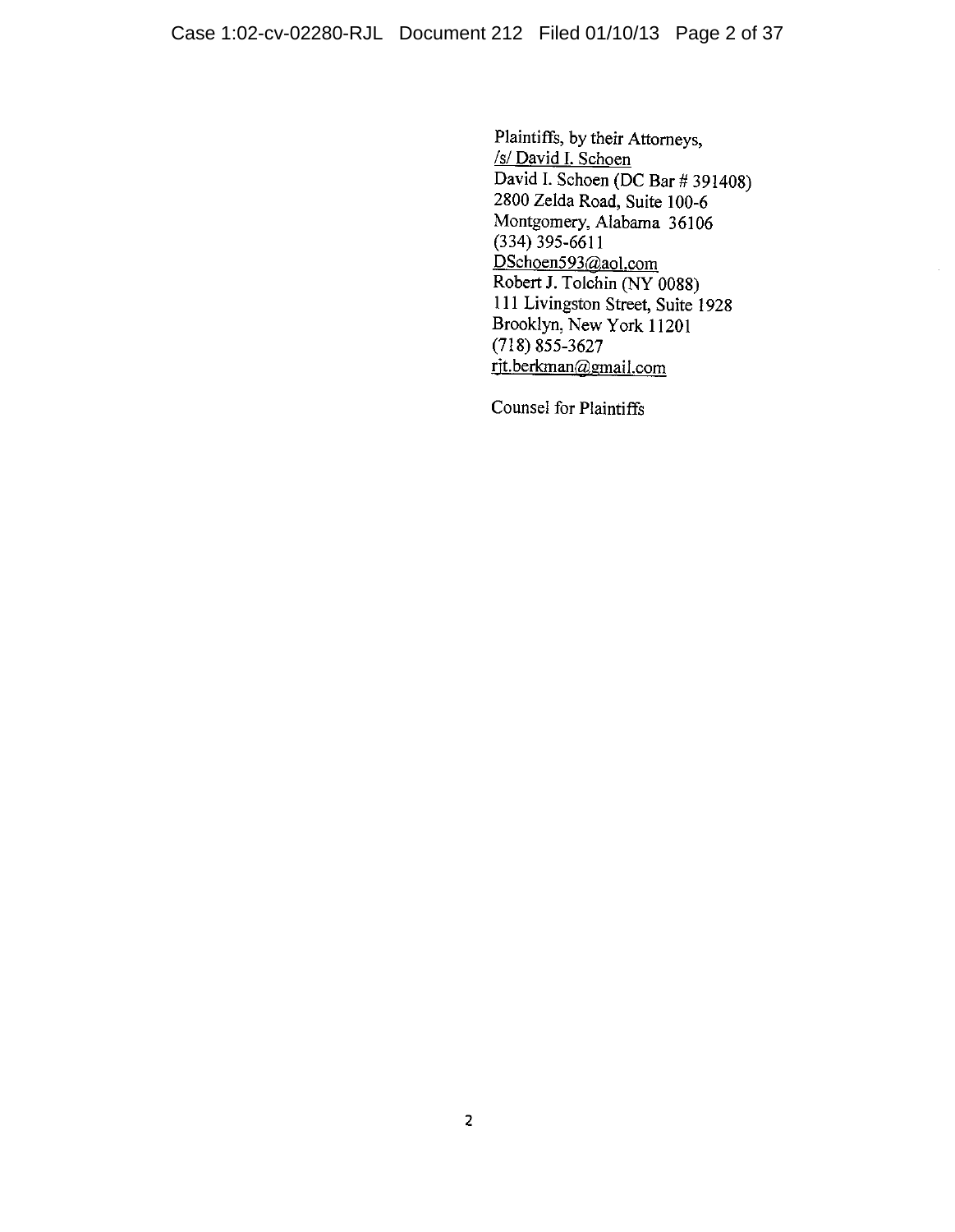### IN THE UNITED STATES DISTRICT COURT FOR THE DISTRICT OF COLUMBIA

#### SHABTAI SCOTT SHATSKY, et al.,

Plaintiffs.

 $\mathbf{v}$ .

Civil Action No. 02-2280-RJL

THE SYRIAN ARAB REPUBLIC, et al.,

Defendants.

### MEMORANDUM OF LAW IN SUPPORT OF PLAINTIFFS' MOTION FOR A STAY PENDING APPEAL OF ENFORCEMENT OF THE COURT'S JANUARY 2, 2013 MINUTE ORDER GRANTING DE 170 AND DENYING DE 189, 201, AND 202 (INSOFAR AS THEY RELATE TO THE DESTRUCTION OR RETURN OF THE GIS QALQILYA MEMORANDUM AND RELATED MATERIALS AND THE **DESTRUCTION OF ALL RELATED NOTES AND OTHER MATERIALS)**

#### Introduction

By this motion, plaintiffs are seeking a stay of the Court's extraordinary January 2, 2013 order<sup>1</sup> granting DE 170 and denying DE 202 and the pleadings identified above that relate to the key materials in this case that the Court has ordered destroyed or returned to the defendants. Plaintiffs will first present herein the relevant facts and issues which attend this issue and which they wish to present to the Court of Appeals in the face of the impending order to destroy/return key documents. Then plaintiffs will demonstrate why the facts and legal issues presented here make a stay appropriate while plaintiffs pursue an appeal based on the collateral order doctrine or a writ of mandamus to seek relief from the irreparable harm that would flow from being forced to destroy or return these vitally important materials that are directly relevant to the defendant's material support for the horrific terrorist bombing at issue in this case which tragically took the lives of two teenaged American girls and wounded four other Americans.

<sup>&</sup>lt;sup>1</sup> Since the order is a minute order with no explanation or analysis, it is assumed to be coextensive with the relief sought by defendants in their motion.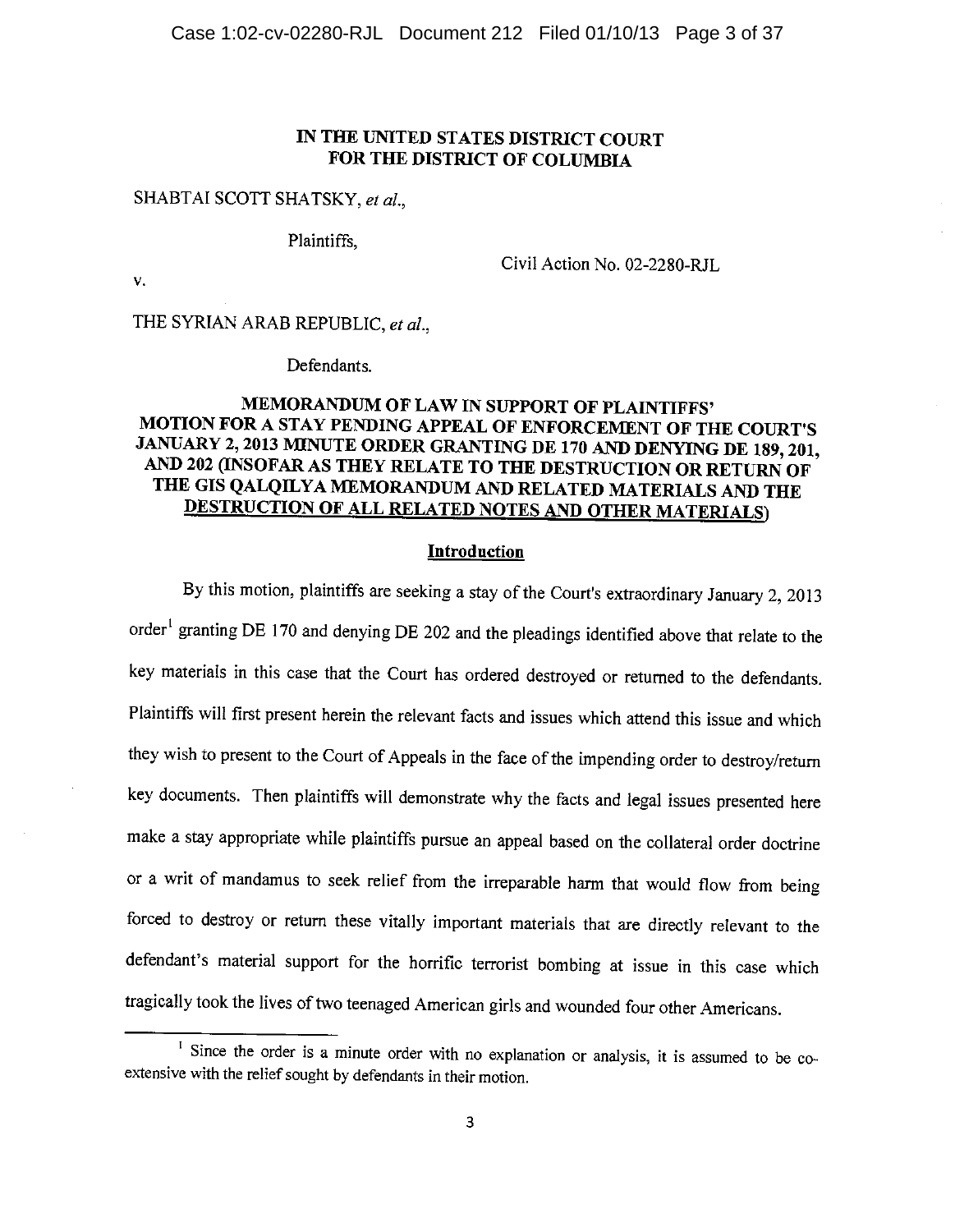### Case 1:02-cv-02280-RJL Document 212 Filed 01/10/13 Page 4 of 37

In their motion, DE 170, defendants requested sweeping relief with respect to the GIS Qalqilya Memorandum, which they claim is privileged and was inadvertently disclosed at the deposition of Ibrahim Dahbour. Among other things, defendants requested that the document itself, relevant portions of the Dahbour deposition transcript and all notes and summaries thereof be returned or destroyed (as to one category of notes and summaries, the Order requires destruction, not the alternative of return). Although defendants never sought any relief with respect to the video recording of the deposition transcript, they have taken the position in a January 4, 2013 email (Exhibit A) that the video recording must also be returned or destroyed and are demanding that plaintiffs certify compliance with what they characterize as the Court's order by today, January 9, 2013.

At all times since defendants' inadvertent disclosure of the GIS Qalqilya Memorandum, plaintiffs have maintained the document and all of its facts in sequestration pursuant to the provisions of Federal Rule of Civil Procedure 26(b)(5)(B) and the parties' agreement on the record at the Dahbour deposition and have complied with the federal rules. Plaintiffs seek to maintain the status quo in this case and respectfully submit that this must be permitted for all of the reasons set forth below and to preserve the integrity of the document and the critically important facts contained therein, while preserving plaintiffs' full ability to seek review of the destruction/return order.

As the Court is aware, the GIS Qalqilya Memorandum is the key document in this case the only document produced by defendants about the bombing - a heinous crime which resulted in the death of two young American girls, the injury of four other Americans and numerous others. As detailed in a January 2, 2013 email from plaintiffs' counsel to defendants' counsel (Sealed Exhibit B), the document contains at least 7 crucial facts concerning central issues of

4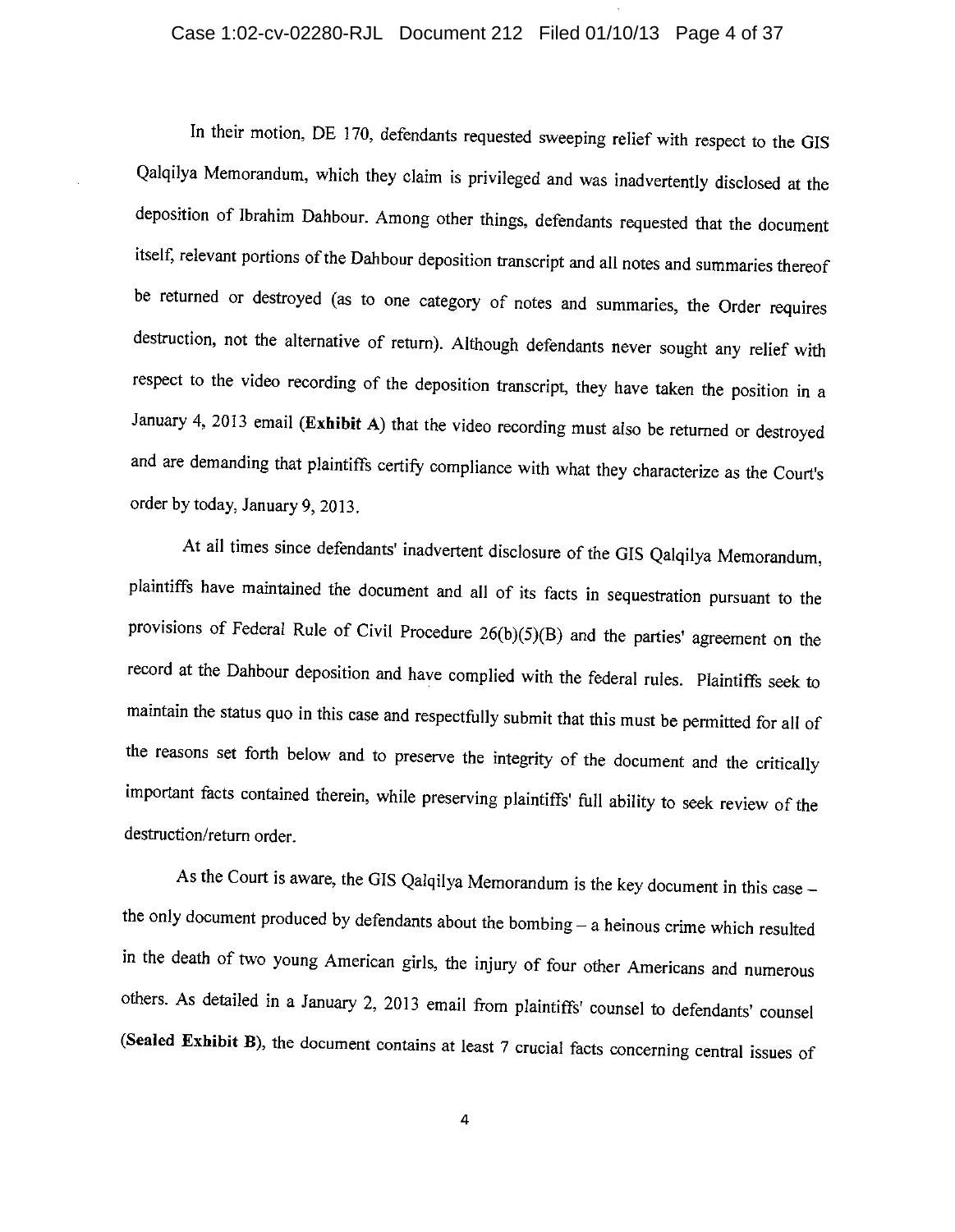### Case 1:02-cv-02280-RJL Document 212 Filed 01/10/13 Page 5 of 37

liability and material support not found in any other documents and it establishes defendants' direct involvement in a terrorist bombing that brutally killed two teenaged American girls and wounded four other Americans on their night out in the local pizzeria.<sup>2</sup> Moreover, the GIS Qalqilya Memorandum is evidence of a crime which was investigated by the FBI without the benefit of that document. Plaintiffs believe that defendants' underhanded attempt, through material misrepresentations of fact intended corruptly to ensure the destruction of this evidence is also a crime under 18 U.S.C. §1512(c), as discussed below, and perhaps other obstruction statutes.

If plaintiffs were to return or destroy the document, deposition transcript, video tape and all notes and summaries thereon, they would effectively be deprived of any right to further litigate this issue on appeal. They would no longer have anything to submit for an appellate court's review. They would have no way to review the document to mount their arguments on appeal. They would not even have their own notes in support of the reasons why they should prevail on such an appeal - an unprecedented an unauthorized intrusion on plaintiffs' attorneyclient relationship.

If defendants are permitted to go forward with their destruction demand, this critically important evidence of murder will likely be lost forever. Plaintiffs cannot rely on defendants to preserve the evidence. Defendants have already demonstrated their bad faith and criminal

<sup>&</sup>lt;sup>2</sup> Plaintiffs note that these are not ordinary defendants, but defendants whose incitement to terror, and rewards for terror against American, Israeli, and other Western targets today are well documented. They daily reward terrorists as "martyrs," making payments to the families of terrorists killed in attacks against Israelis or by the Israeli army and glorifying them by naming streets and landmarks after them, among other things. Moreover, in the matter at hand, they have completely changed their stories as to why the document purportedly is privileged and without explanation have come up with two different versions of the same document. Returning the document to these defendants would be the equivalent of destroying it for all intents and purposes.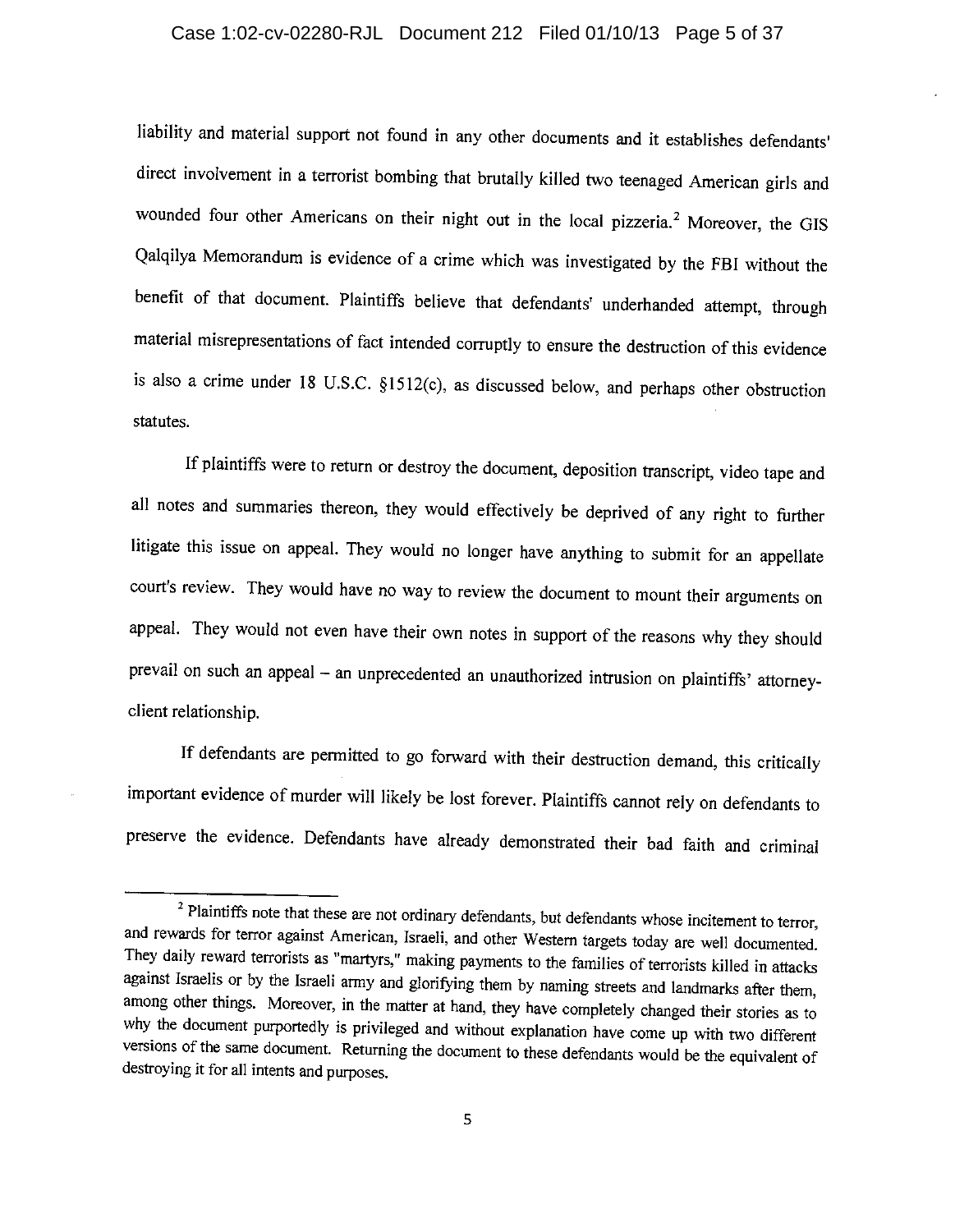### Case 1:02-cv-02280-RJL Document 212 Filed 01/10/13 Page 6 of 37

intentions by seeking the destruction of all traces of the document, attempting to conceal its existence from plaintiffs in the first place and continuously contradicting themselves and revising their story about the origin of the document, the basis for the privilege and their failure to take any steps to protect the privilege, as discussed below.

The destruction or return of these materials – described by defendants in the publicly filed documents as a report of what happened with respect to the terrorist murder at issue in this case after a full investigation - records of the defendants' own account of their direct participation in terrorism which has left two young American girls dead and four other Americans forever wounded, would not just impact on this case; it would deprive law enforcement authorities charged with investigating these murders and this act of terror with critically important evidence. It also would deprive Congress of the kind of evidence it must have to evaluate whether to continue funding these defendants, only to see the money go to support and reward terrorism against Americans.

While plaintiffs maintain that the Court's January 2, 2013 order was in error and represents a serious abuse of discretion, at this point plaintiffs are simply seeking to maintain the status quo. Rather than destroy all traces of the document, plaintiffs propose to continue to sequester it pursuant to Federal Rule  $26(b)(5)(B)$  as they have done until now, a remedy which is one of three equally acceptable options for dealing with inadvertent disclosure under the Rules, with the materials at issue to be submitted under seal to the Court for a determination of the claim, pursuant to Rule  $26(b)(5)(B)$ .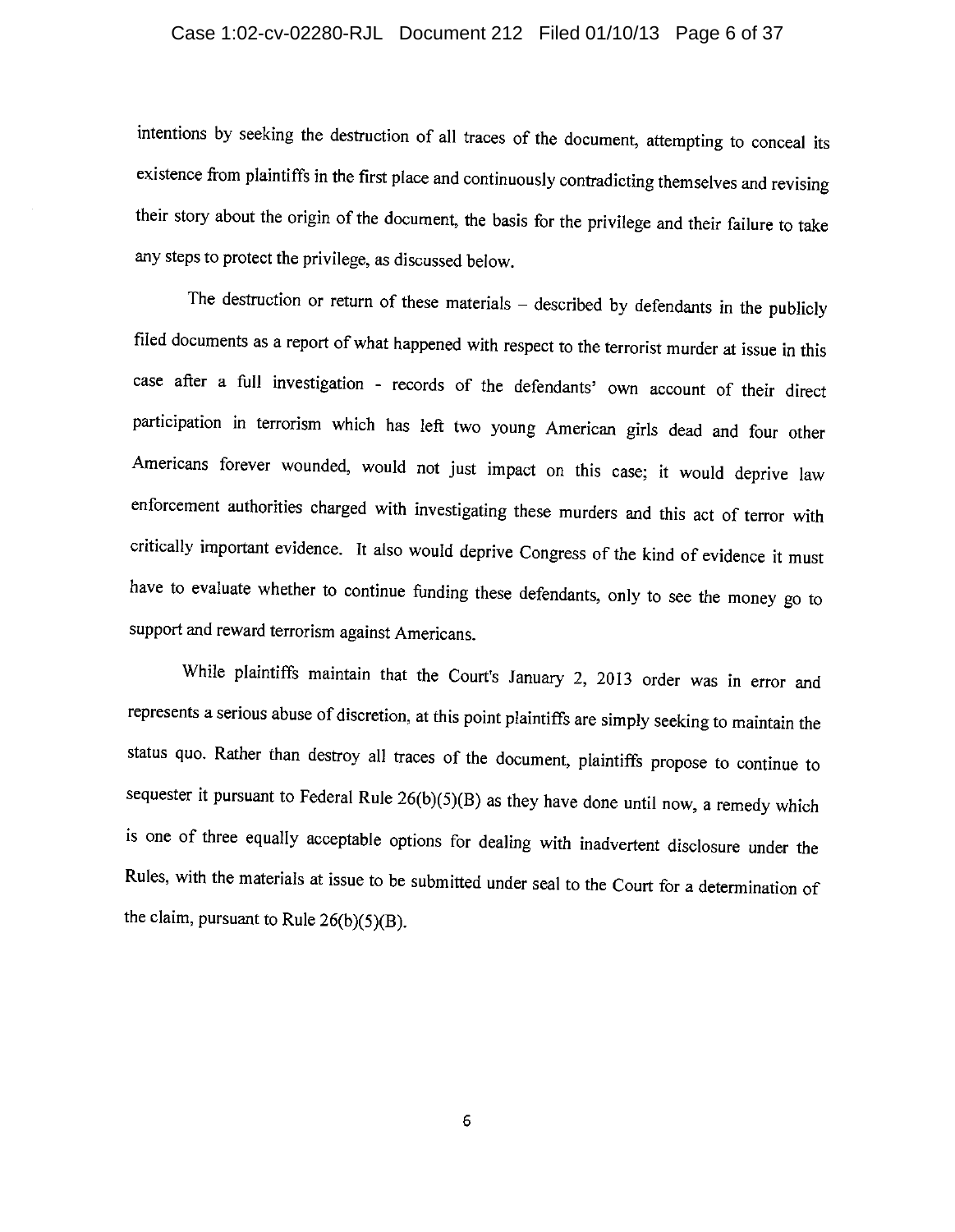### **RELEVANT BACKGROUND**

#### A. The Bombing

This is a civil action under the Antiterrorism Act ("ATA"), 18 U.S.C.  $\S$  2333, brought by U.S. citizens, and the family members and the estates of U.S. citizens - including two teenaged American girls - who were murdered or injured by a terrorist bombing carried out on Saturday night, February 16, 2002, in a packed pizzeria in the Israeli town of Karnei Shomron. Because many of the victims of this horrific crime were United States citizens, the bombing was the subject of an FBI investigation which plaintiffs are advised is ongoing.

The bombing was carried out by a cell of the outlawed PFLP terrorist organization headquartered in the nearby Palestinian town of Qalqilya, located within the jurisdiction of defendant PA. The PFLP has been continuously designated by the United States government as a Foreign Terrorist Organization ("FTO") since 1997.<sup>3</sup> It is well established that a defendant's provision of funding or other "material support or resources"<sup>4</sup> to an FTO, such as the PFLP, renders the defendant civilly liable under the ATA to American citizens killed or injured in terrorist attacks subsequently carried out by that  $FTO$ .<sup>5</sup> Thus, a major factual issue in this case is the nature and extent of any "material support" which Defendants provided to the PFLP.

<sup>&</sup>lt;sup>3</sup>See 62 Fed.Reg. 52650 (Oct. 8, 1997).

<sup>&</sup>lt;sup>4</sup>The phrase "material support or resources" is a term of art defined in 18 U.S.C. § 2339A which includes virtually every type of asset, goods or service imaginable, including financial support.

<sup>&</sup>lt;sup>5</sup>See, e.g. Owens v. Republic of Sudan, 412 F. Supp.2d 99, 108 (D.D.C. 2006) (allowing or encouraging terrorist organization to operate by providing safe haven constitutes material support under the ATA); Linde v. Arab Bank, 384 F. Supp.2d 571 (E.D.N.Y. 2005) (provision of funds to an FTO renders the provider civilly liable under the ATA for terror attacks carried out by that FTO); Weiss  $v$ . National Westminster Bank, 453 F. Supp.2d 609 (E.D.N.Y. 2006) (same); Strauss v. Credit Lyonnais, 2006 WL 2862704 (E.D.N.Y. 2006) (same); Goldberg v. UBS, 660 F. Supp. 2d 410 (E.D.N.Y. 2009) (same); In re Chiquita Brands Intern., Inc. Alien Tort Statute and Shareholder Derivative Litigation, 690 F.Supp.2d 1296 (S.D. Fla. 2010) (same); Abecassis v. Wyatt, 785 F.Supp.2d 614 (S.D. Tex. 2011).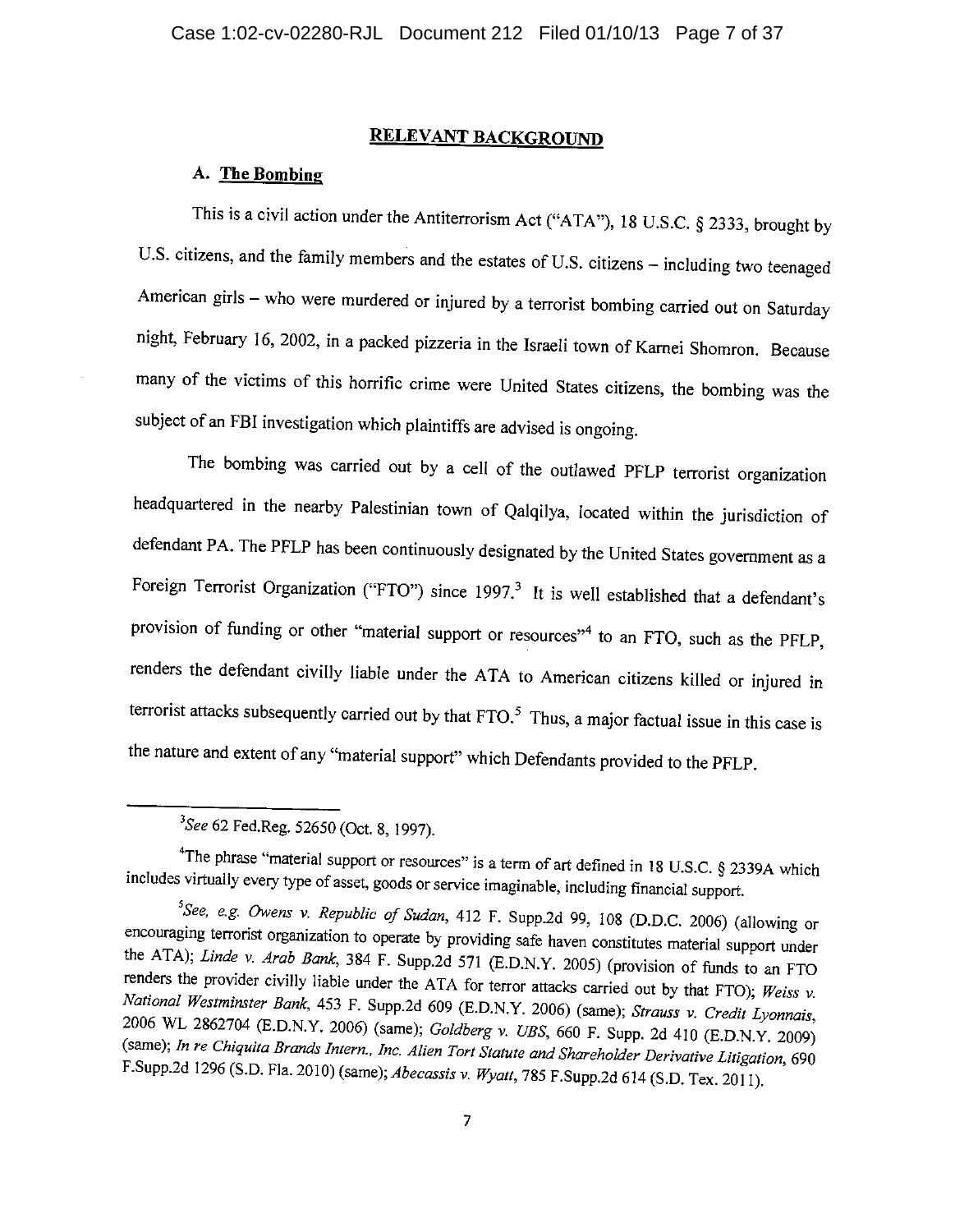### Case 1:02-cv-02280-RJL Document 212 Filed 01/10/13 Page 8 of 37

The suicide bomber himself was a young PFLP operative named Sadeq Hafez and, as plaintiffs subsequently discovered and disclosed in the form in which they learned it, the bombing was planned by Captain Raed Nazal who was both a salaried officer in the PA's security services and a leader of the PFLP cell in Qalqilya (as well as a recently released terrorist who while in Israeli prisons brutally tortured and killed another man -the kind of accomplishment that led to his hire by the PA as a Captain).

On April 26, 2002, Raed Nazal was killed by Israeli authorities while they were attempting to arrest him and he opened fire resisting the arrest. Plaintiffs are in possession of documents from other sources showing that Raed Nazal continued his PFLP activities during the two plus months following the Karnei Shomron bombing and until his death. In addition, defendants have produced documents that show that Raed Nazal was promoted to the rank of Major in their official security forces, posthumously, after the horrific suicide bombing at issue in this case and the PA has been making "martyr" payments to his family after his death.

### B. Plaintiffs' Discovery Efforts and the Disclosure of the GIS Qalqilya Memorandum

Plaintiffs served defendants with document requests on March 9, 2012 and August 20, 2012 (the "First RPD" and the "Second RPD," respectively). In the First RPD, plaintiffs sought, inter alia, documents "that relate to and/or reference the February 16, 2002, bombing," and documents evidencing "all payments made to and all benefits provided to Sadek Abdel Hafez's relatives by the PA and/or PLO at any time after February 16, 2002, in relation to, as a result of and/or due to Sadek Abdel Hafez's death." DE 188-A at Nos. 1 and 4. In the Second RPD, plaintiffs sought, inter alia, all documents concerning Raed Nazal.<sup>6</sup> DE 202-B at No. 104.

<sup>&</sup>lt;sup>6</sup> Of course, all documents concerning Raed Nazal were responsive to Plaintiffs' First RPD and should have been produced months earlier.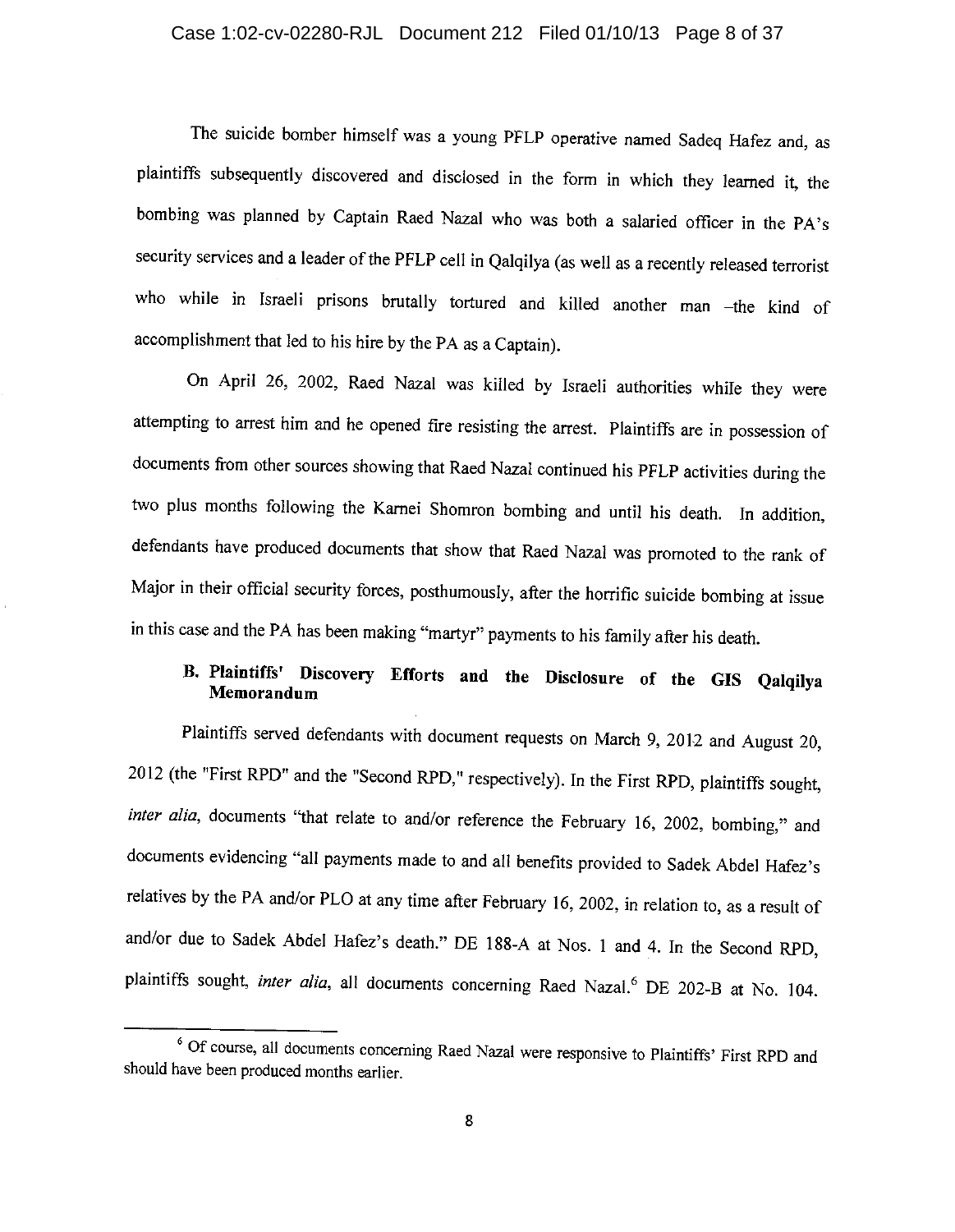### Case 1:02-cv-02280-RJL Document 212 Filed 01/10/13 Page 9 of 37

Defendants did not produce any documents at all in response to First RPD No. 1 (documents concerning the bombing) and produced only a limited number of documents concerning martyr's payments to the families of Sadeq Hafez and Raed Nazal. It is emphasized that the sum total of documents which defendants produced concerning these two major players consists of 28 pages of documents concerning Sadeq Hafez (his 19 page martyr file and 9 pages from his General Intelligence file, half of which relate to a high school fist fight [DE 202 at 5]) and 32 pages of documents concerning Raed Nazal (including 24 pages from his General Intelligence file [DE 202 at 8]), many of which were produced only after the close of fact and expert discovery.

Plaintiffs took 30(b)(6) depositions of defendants on several days in the first half of September 2012. At the September 12, 2012 30(b)(6) deposition of PA Security Services officer Ibrahim Dahbour, defendants inadvertently produced a two page Arabic language document referred to herein as the GIS Qalqilya Memorandum. At the deposition, defendants asserted a claim of privilege with respect to that document and only that document, based on a story which changed entirely six weeks later. Plaintiffs have at all times vigorously opposed this claim of purported privilege. DE 188, 201, 202, 205, 209.

The GIS Qalqilya Memorandum is a purely factual account of the bomber and the  $\textit{bombing}$ , including events leading up to and following the bombing  $-$  a crime which caused the deaths of two young American girls and seriously injured 30 others, including several American citizens. It has appeared in two forms - one with an official GIS header and signature and one without. Defendants have refused to explain the existence of two different versions.

It is the only (i) document produced by defendants concerning the bombing and postdating it (with the exception of the documents concerning martyr payments referenced above) and was responsive to at least three of plaintiffs document production requests (First RPD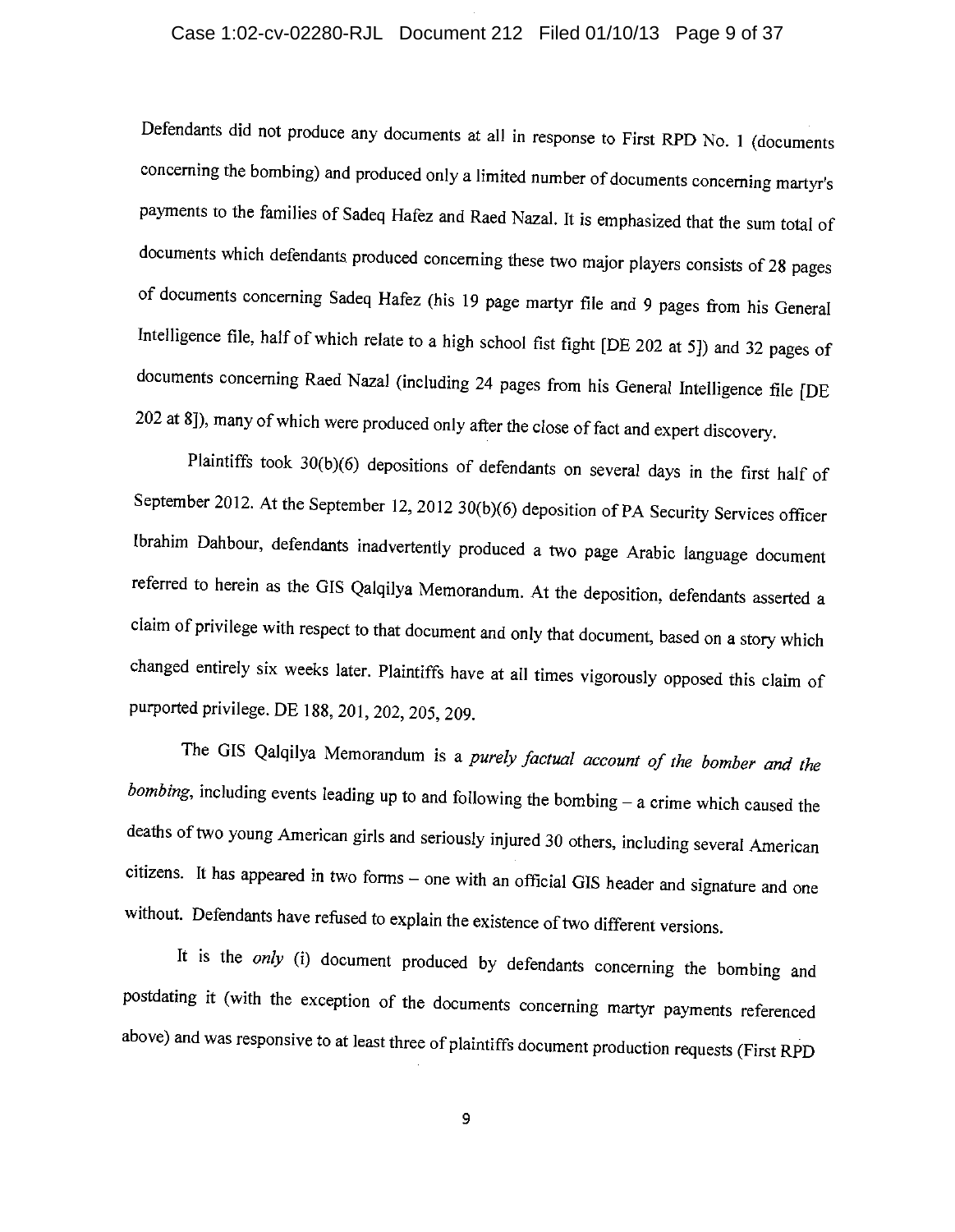1 and 4 and Second RPD 104). DE 202 at 16-17. Yet it never was produced nor was it ever listed in a privilege log as required by law.

Among other things, the document is the only document produced by defendants referencing the close relationship between the bomber and the PA's Raed Nazal and at least 6 other critical facts. See DE 170-6 at 141:21-142:1; see also Sealed Exhibit B.<sup>7</sup> In this regard, by e-mail dated January 2, 2013, plaintiffs' counsel requested defense counsel to identify the documents upon which the GIS Qalqilya Memorandum is based, but have received no response.

In this regard, defense counsel's conduct has been particularly outrageous. First, notwithstanding the clear directive in Rule 26(b)(5)(B) expressly permitting submission under seal of a document a party claims to be privileged, specifically for determination of that claim, defendants vehemently have alleged misconduct by the plaintiffs for taking just such steps. (DE 206 at 9). Defendants badly mislead the Court about the Rule's provision.

Secondly and most offensive of all, defense counsel repeatedly asserts that it is impermissible to comment on the contents of the document at issue and then repeatedly accuses plaintiffs' counsel of improperly doing so. Yet, over and above the misrepresentations identified above and addressed in Sealed Exhibit B, defense counsel has the audacity to make such accusations, while representing to the Court the following: " Nor is there anything in the content of the memorandum that remotely helps Plaintiffs' case; ...." (DE 206 at 9,

<sup>&</sup>lt;sup>7</sup>DE 170-6 is a portion of the transcript of the September 12, 2012, deposition of Ibrahim Dahbour, the Deputy GIS Director in Qalqilya, who read the text of GIS Qalqilya Memorandum into the record with the agreement of defendants' counsel. Plaintiffs are mindful of defendants' privilege claim and the Court's January 2, 2013 minute order. Therefore, plaintiffs will not reveal any information herein that has not already been publicly disclosed by defendants in their filings. For this reason, defendants are filing under seal an email from plaintiffs' counsel identifying key facts in the GIS Qalqilya Memorandum not in other documents produced by defendants - contrary to defendants' representations to the Court in order to persuade the Court to order the destruction of the document.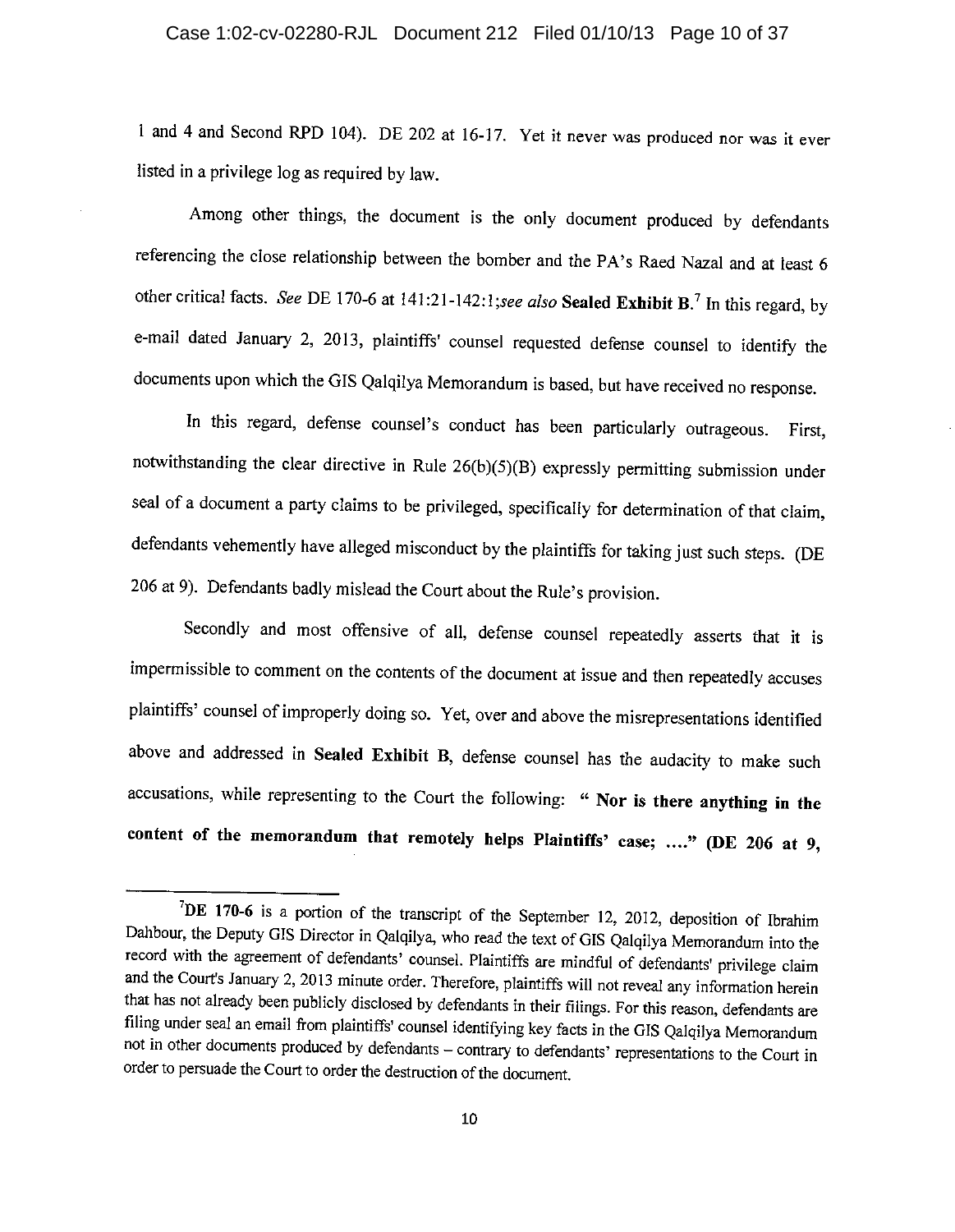#### Case 1:02-cv-02280-RJL Document 212 Filed 01/10/13 Page 11 of 37

n.4)(Emphasis added). This representation by defense counsel is a blatant and outrageous lie intended corruptly to persuade this Court to order the destruction of this most material document (See 18 U.S.C. Sec. 1512(c)). But it is more than that in this context. It is beyond dispute an additional express waiver of any purported claim of privilege.

Defendants cannot on the one hand claim the document is privileged and its contents must never even be alluded to by plaintiffs, let alone exposed as a document which fully proves in no uncertain terms defendant's material support and its direct role in the murders at issue, while on the other hand giving itself license to affirmatively (and falsely) represent to the Court that its contents do not even "remotely" help Plaintiffs' case. That is by definition an express waiver of privilege. Perhaps more offensively it is the use of a lie to corruptly obstruct this process and that is inexcusable.

How dare defense counsel, under the guise of a most dubious claim of privilege (repeatedly waived, if it ever existed), demand that plaintiffs be prohibited from submitting the document to the Court under seal for determination of the claim as Rule  $26(b)(5)(B)$  expressly permits, demand that plaintiffs not comment at all on the content of the document, even if it reflects evidence of a heinous crime, while then reserving to themselves the right to comment on it content and its purported lack of substantive significance to the case, as fully and falsely as they care to comment, while maintaining their attacks on defense counsel. Somehow, however, this Court has permitted and now rewarded just such conduct with the Minute Order at issue here.

The overwhelming significance of Major Abu Hamid and the facts underlying the GIS Qalqilya Memorandum cannot be gainsaid. It is a document from defendants' own files which, contrary to defendants' misrepresentations as to its nature, clearly establishes defendants'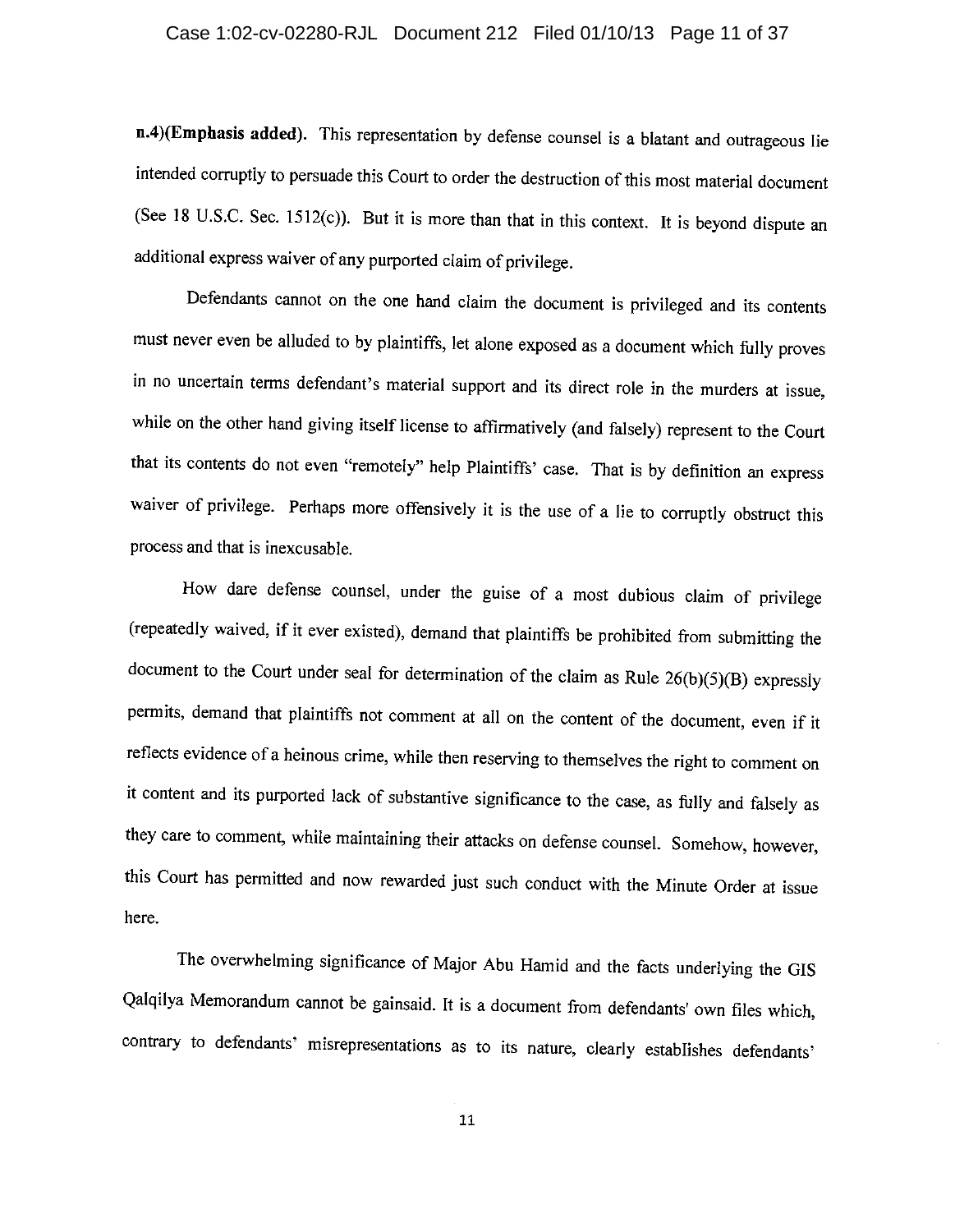### Case 1:02-cv-02280-RJL Document 212 Filed 01/10/13 Page 12 of 37

material support and liability. According to the document's author - Major Abu Hamid - in a publicly filed Declaration, it is defendants' account of the bombing after a full investigation and it clearly reflects his reliance, ten years after the bombing, on documents and witnesses that were never identified to plaintiffs, as discussed below.

Clearly, this is the critical document for plaintiffs or for anyone who wishes to know what happened in this case (from the defendants' police officer's own findings, per his publicly filed Declaration - DE 170-5) and, whether or not the document itself is privileged (it is not), its underlying facts certainly are not privileged and should have been produced long ago. Moreover, the GIS Qaqilya Memorandum is evidence of a crime and is key for any federal investigation of the Karnei Shomron bombing. Plaintiffs believe that a copy must be provided to the Department of Justice and to the appropriate Congressional Committees and should be publicly disclosed. The order at issue here will forever prevent all of that and would work a grave miscarriage of justice.

On October 31, 2012, some six weeks after the disclosure and after the close of both fact and expert discovery in this case, defendants filed a motion seeking the return or destruction of the GIS Qalqilya Memorandum. DE 170. On December 14, 2012, plaintiffs filed a motion to compel, inter alia, the GIS Qalqilya Memorandum, its underlying information and its author (GIS Major Abu Hamid) for a deposition.<sup>8</sup> DE 202. Defendants' motion seeks, and the order now entered therefore grants, sweeping relief, including the destruction or return of the document and the relevant portion of the Dahbour deposition transcript and all notes or

<sup>&</sup>lt;sup>8</sup> At the Court's direction pursuant to a minute entry dated December 7, 2012, plaintiffs filed DE 202 as a comprehensive motion for, inter alia, all additional fact discovery they deemed crucial and for which they were seeking an expansion of the fact and expert discovery deadlines.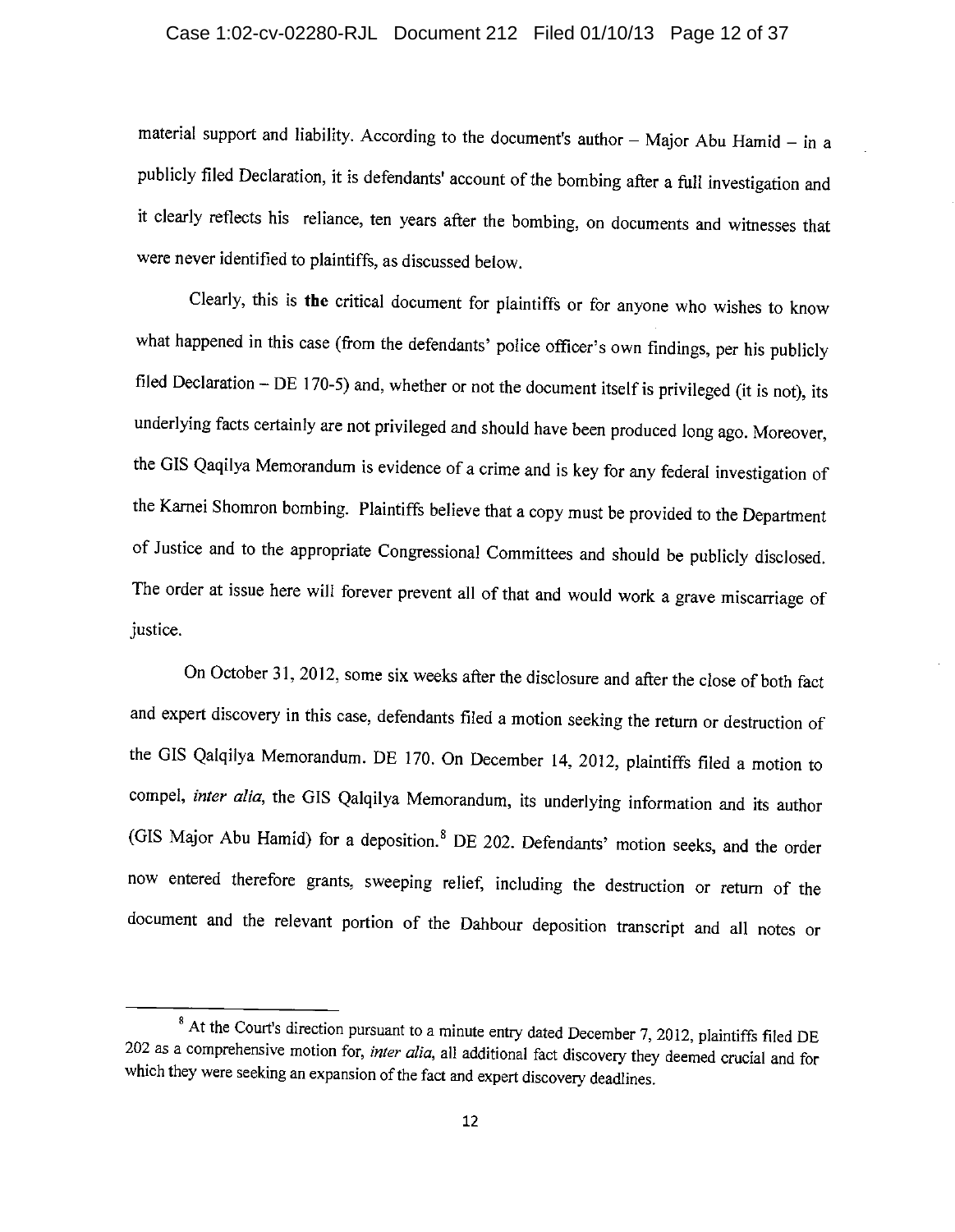#### Case 1:02-cv-02280-RJL Document 212 Filed 01/10/13 Page 13 of 37

summaries of the same. All of plaintiffs' arguments in DE 188, 201, 202 and 209 are incorporated herein by reference.

### C. The Record is Replete with Numerous Instances of Waiver, Which Defendants Have Tried to Avoid by Repeatedly Changing Their Story and Making Active Misrepresentations to the Court. The GIS Qalqilya Memorandum is In No Way Privileged and Any Even Arguable Privilege That Might Have Applied Has Been Waived in Multiple Ways.

Defendants' manufactured claim of privilege with respect to the GIS Qalqilya Memorandum was punctuated by numerous inconsistencies, changing stories and outright misrepresentations in a desperate attempt to convince plaintiffs and the Court that the purely factual document is in fact protected by some privilege which was never waived, and that the document and all notes and summaries of it should be destroyed. However, neither the facts nor the law support defendants' arguments.

It should be emphasized at the outset that the District of Columbia takes a strict approach to inadvertent waivers of privilege. See, e.g., Bowles v. Nat'l Assoc. of Homebuilders, 224 F.R.D. 246, 253 (D.D.C. 2004) ("A client wishing to preserve the privilege must treat the confidentiality of attorney-client communications like jewels-if not crown jewels.") citing In re Sealed Case, 877 F.2d 976, 979-980 (D.D.C. Cir. 1989) (internal quotation marks omitted). While this strict standard has been overridden to some degree by the enactment of FRE 502(b) which rejects an automatic waiver rule in favor of a three part test, parties still have a responsibility to act on conformity with the claim that a particular item is privileged. See Amobi v. D.C. D.O.C., 262 F.R.D. 45, 53 (D.D.C. 2009)(Rejecting demand to destroy, return, or sequester materials claimed to be attorney-client privileged and work-product protected and inadvertently disclosed, based on finding of waiver).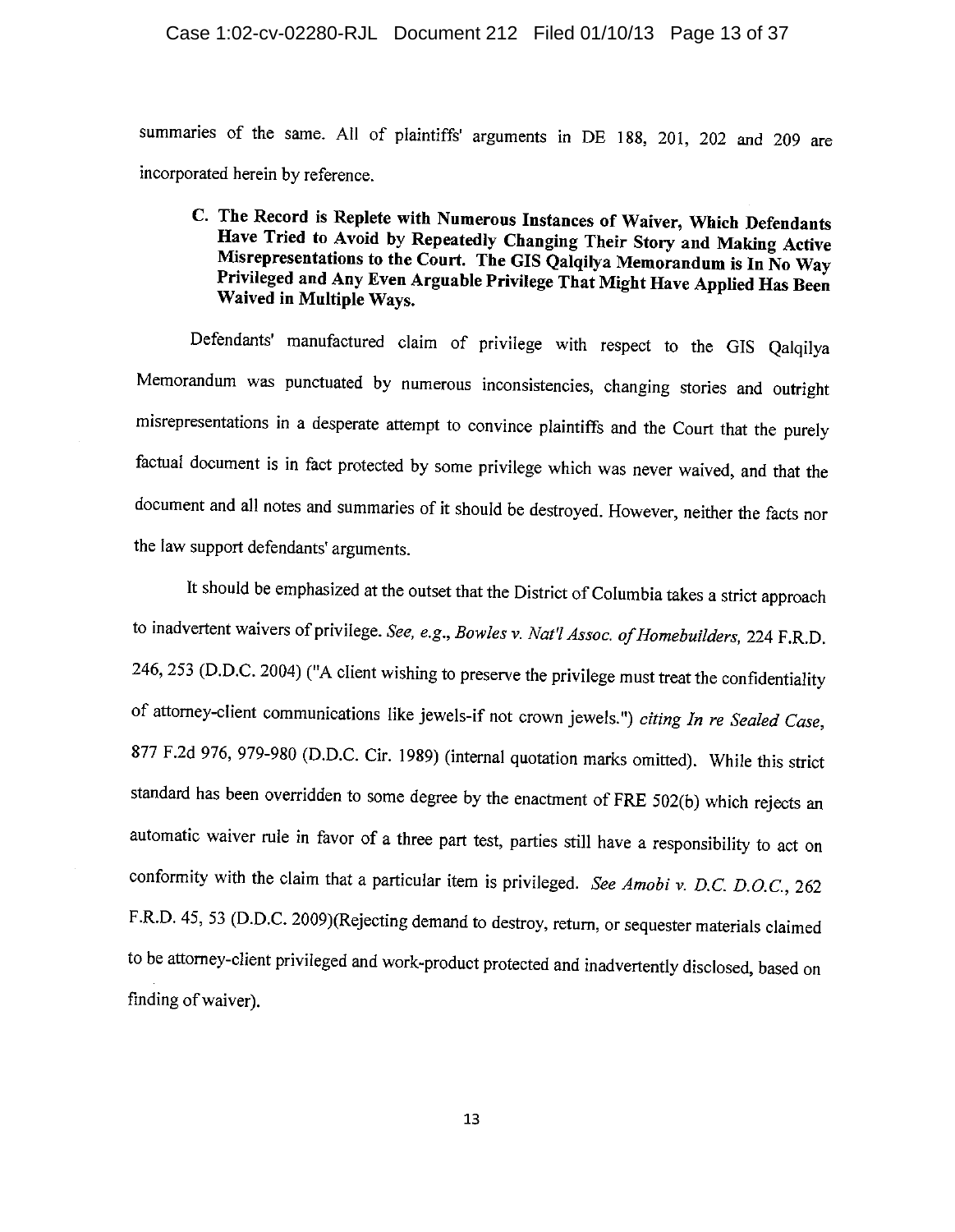Moreover, defendants' conduct, described below, strongly suggests that they are hiding behind the privilege in order to conceal evidence of a crime in violation of a criminal statute - 18

U.S.C. §1512(c). That statute provides, *inter alia*:

Whoever corruptly--(1) alters, destroys, mutilates, or conceals a record, document, or other object, or attempts to do so, with the intent to impair the object's integrity or availability for use in an official proceeding; or (2) otherwise obstructs, influences, or impedes any official proceeding, or attempts to do so, shall be fined under this title or imprisoned not more than 20 years, or both.

18 U.S.C. §1512(c).

# 1. Defendants' Changing Story About the Origins of the Document

On the record at the Dahbour deposition, defendants presented one set of facts to support their privilege claim - that Dahbour had created the document for defendants' counsel's investigator on or about September 10, 2012. Indeed, those representations, which later proved to be false, provided the basis for plaintiffs' agreement to sequester the document pursuant to Federal Rule  $26(b)(5)(B)$ . Then, in their motion [DE 170], filed some six weeks later (and after both fact and expert discovery deadlines had passed so that plaintiffs had no ability to follow up), they told a completely different and irreconcilable story  $-$  that the document was created by a Major Abu Hamid in April 2012, at the request of the PA's GIS Central Operations Center - that he prepare a report of what happened with respect to the suicide bombing at issue in this case with Abu Hamid only "now" "understand(ing)" (many months after preparing his report for his police official supervisor) that the request to the GIS Operations Center came from a defense lawyer. That report then was given to defense counsel on May 3, 2012. DE 170-5 at  $\P$  5.

Clearly, defendants' counsel learned immediately that their representations on the record at the Dahbour deposition, upon which plaintiffs' relied in agreeing to sequester the document, had been incorrect. (DE 170-4 at 4) Yet, they waited some six weeks before correcting those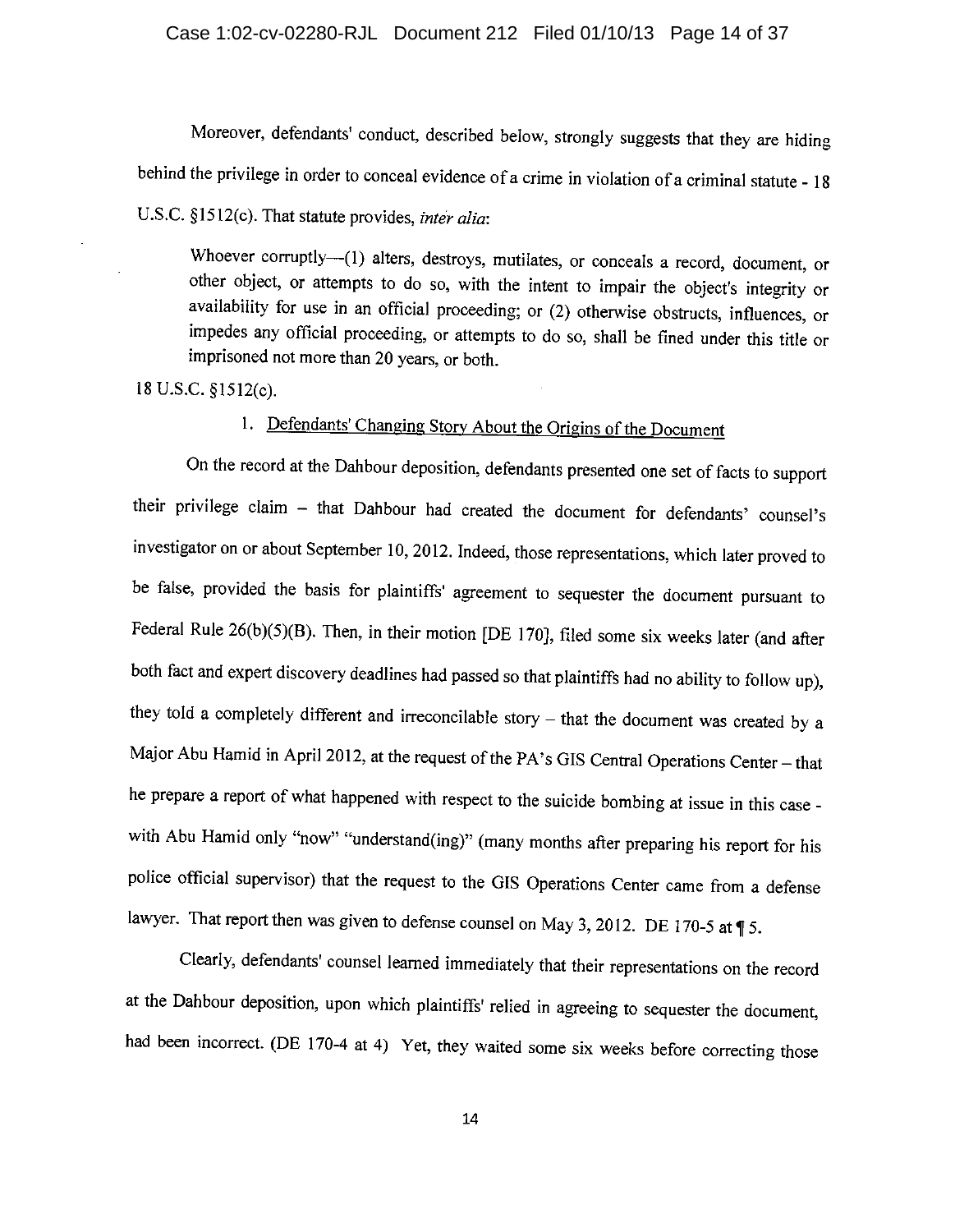### Case 1:02-cv-02280-RJL Document 212 Filed 01/10/13 Page 15 of 37

misrepresentations. Moreover, the misrepresentations related to a document defense counsel well knew they had in their possession many months before the Dahbour deposition. It never was produced to plaintiffs, nor was it ever listed on a privilege log.

The fact that defendants suddenly changed their story about how and when the document came into counsel's possession is suspicious in and of itself. To add to that, in his Declaration [DE 170-5], Major Abu Hamid admitted that there are also two versions of the document, one with the GIS header and his signature and another - the inadvertently disclosed version - without either. DE 188 at 24. Plaintiffs are unable to think of an innocent explanation for this. The apparent laundering of the document is further indication of defendants' bad faith effort to hide behind the privilege to conceal evidence of a crime.

### 2. Defendants' Contradictory Claims Concerning Whether the Document Should have been Listed on a Privilege Log

At the deposition, when defense counsel was claiming that Dahbour had created the document shortly before his deposition, defense counsel admitted that the GIS Qalqilya Memorandum would "appropriately be the subject of a privilege log." DE170-6 at 116:14-15. (Emphasis added) But of course defendants did not act "appropriately."

According to defendants' new story, defense counsel has been in possession of the GIS Qaqliya Memorandum since at least May 3, 2012. At all times thereafter the document itself and all of the underlying facts and people reflected in it were concealed from plaintiffs, notwithstanding plaintiffs' discovery demands, outstanding since March of 2012, directed exactly toward such information. If we are to believe defendants' new story, then such privilege was clearly waived long ago when defense counsel did not include the document on their privilege log dated July 9, 2012, two months after they supposedly received the document.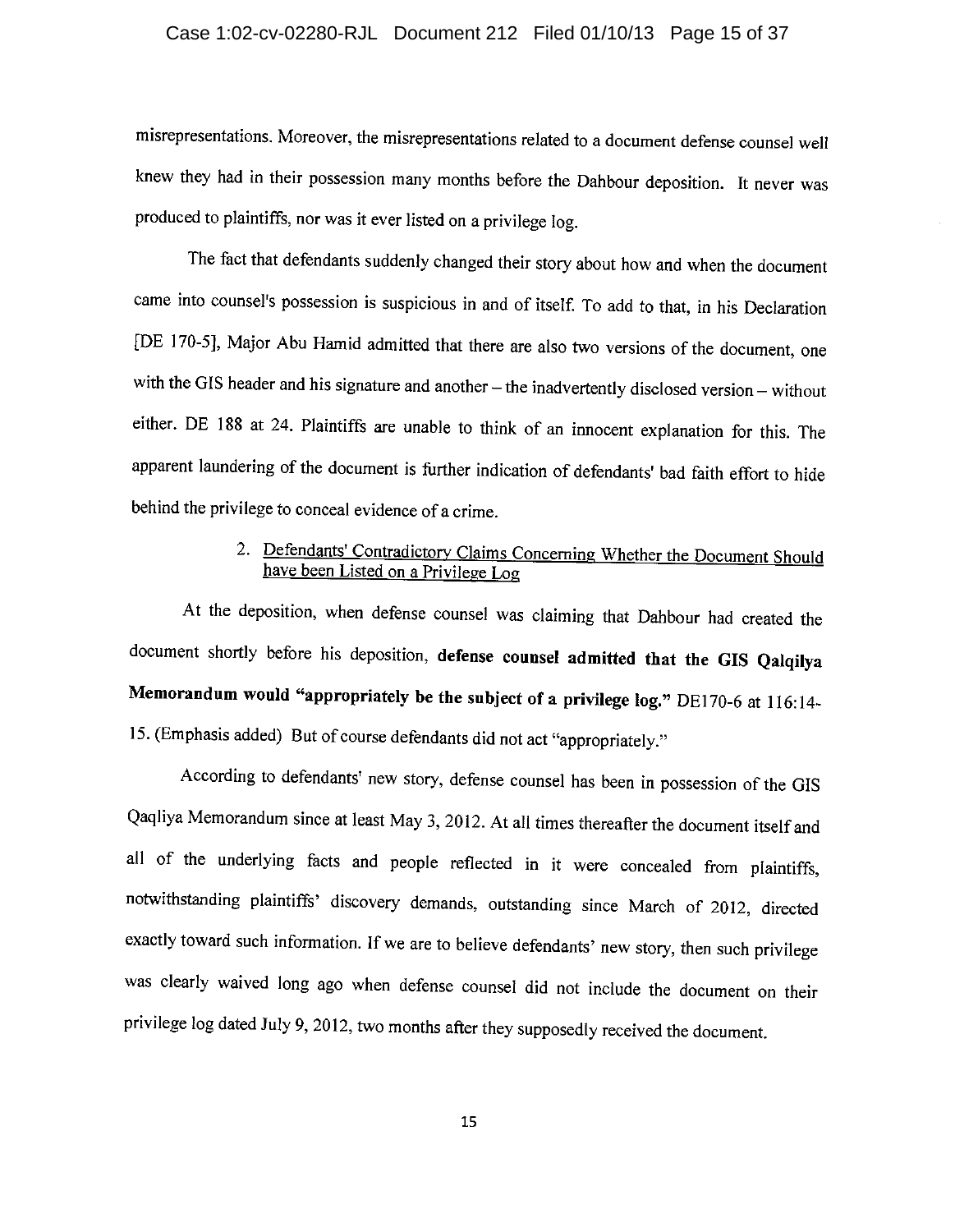### Case 1:02-cv-02280-RJL Document 212 Filed 01/10/13 Page 16 of 37

The failure to serve a privilege log waives any claim of privilege. "[P]laintiff's failure to comply with Fed.R.Civ.P. 26(b)(5), requiring him to file a privilege log, bars in itself any claim of privilege, whatever its basis. ... Plaintiff once again asserts the attorney client and work product privileges. Once again, however, his failure to provide the privilege log required by Fed.R.Civ.P. 26(b)(5) bars any claim of privilege." Bregman v. District of Columbia, 182 F.R.D. 352, 363 (D.D.C. 1998).See also e.g.Banks v. Office of Senate Sergeant-at-Arms, 241 F.R.D. 376, 386 (D.D.C. 2007) ("[W]here a party fails to assert a privilege on its privilege log or in any of its pleadings, the privilege is waived.").

Directly contrary to their statements on the record at the deposition, months later defense counsel attempted to justify the absence of the document from the July 9 privilege log by claiming in their reply [DE 198 at 7-8] that it was somehow included in a broad categorical listing of all communications and documents exchanged between defendants and their counsel after the filing of the complaint. However, it is well settled that a privilege log must contain sufficient detail to enable the receiving party to contest the claim of privilege. Defendants' categorical listing of documents does not satisfy this requirement and, in and of itself, is grounds for waiver. See, e.g., Zelaya v. Unicco Service Co., 682 F. Supp.2d 28, 38-39 (D.D.C. 2010) (party failed to satisfy burden of establishing privilege where it did not provide sufficient details to support privilege claim on privilege log); Safeco Ins. Co. of America v. M.E.S., Inc., 2011 WL 6102014, \*3-4 (E.D.N.Y. Dec. 7, 2011) (same). In addition, according to that extremely broad language cited by defendants in their reply [DE 198], any document (regardless of whether it is a communication or a source document created months or years earlier) provided by defendants to their counsel at any time after November 18, 2002 could theoretically be the subject of a claim of privilege and plaintiffs would never even know.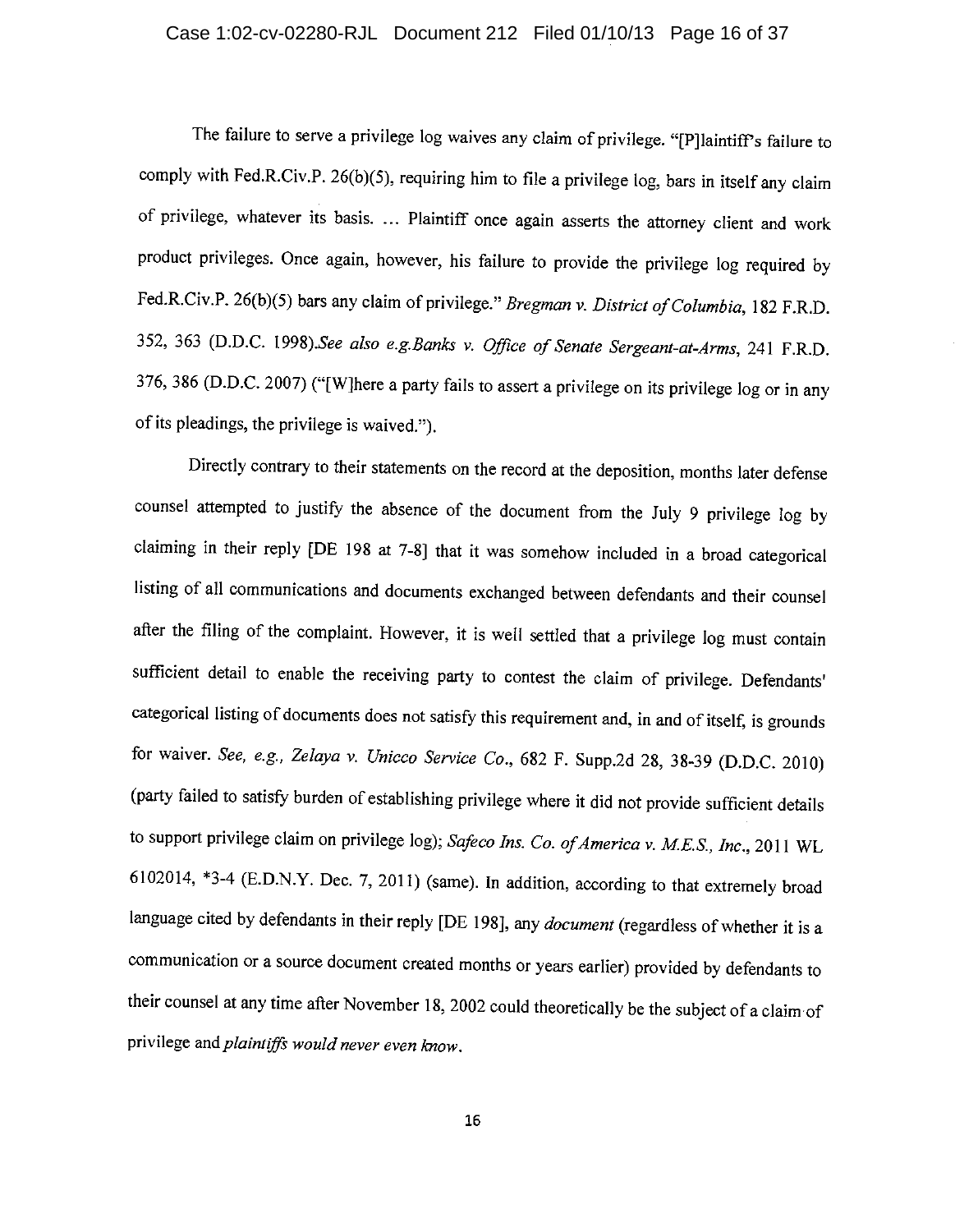Indeed, the evidence clearly shows that defendants planned to improperly conceal the existence of this evidence of their crime from plaintiffs (and the world) forever, and would have succeeded in doing so, but for the extraordinary events at the Dahbour deposition.

> 3. Defendants Belatedly Claimed that the Confidentiality Order Applied Even Though They Never Took any Steps to Protect the Document, the Deposition Transcript or the Audio-Visual Recording Pursuant Thereto or to Otherwise Comply with the Strict Directives in the Confidentiality Order - Which Defendants Drafted.

Defendants never suggested that the Confidentiality Order, DE 157, applied until several months after the fact. In fact, plaintiffs' counsel raised the Confidentiality Order at Dahbour's deposition; but defendants chose to ignore and implicitly reject its application, and instead exclusively referred to and relied on Federal Rule 26(b)(5)(B) and continued to do so at all times thereafter in very clear and explicit terms. See DE 170-6 at 126:5-132:20. See also DE 208-1. As plaintiffs noted in DE 201 and 209 and the exhibits thereto, incorporated herein by reference, the very first time defendants decided, in their great facility at changing arguments mid-stream, to even suggest that the Confidentiality Order might apply, was in their Reply [DE 198] in support of their motion seeking the document's destruction.<sup>9</sup>

Moreover, even if the Confidentiality Order did apply, defendants clearly waived its protections with respect to both the deposition transcript and the audio-video recording by inviting Dahbour's testimony on the record and then failing to take any steps to designate that material confidential pursuant to the terms of the Confidentiality Order. Indeed, defense counsel allowed Dahbour to read the entire document into the record and to testify at length about it

<sup>&</sup>lt;sup>9</sup>Pursuant to the parties express agreement at the deposition and in email correspondence over a month later, plaintiffs have sequestered the document pursuant to Federal Rule 26(b)(5)(B) and will continue to do so.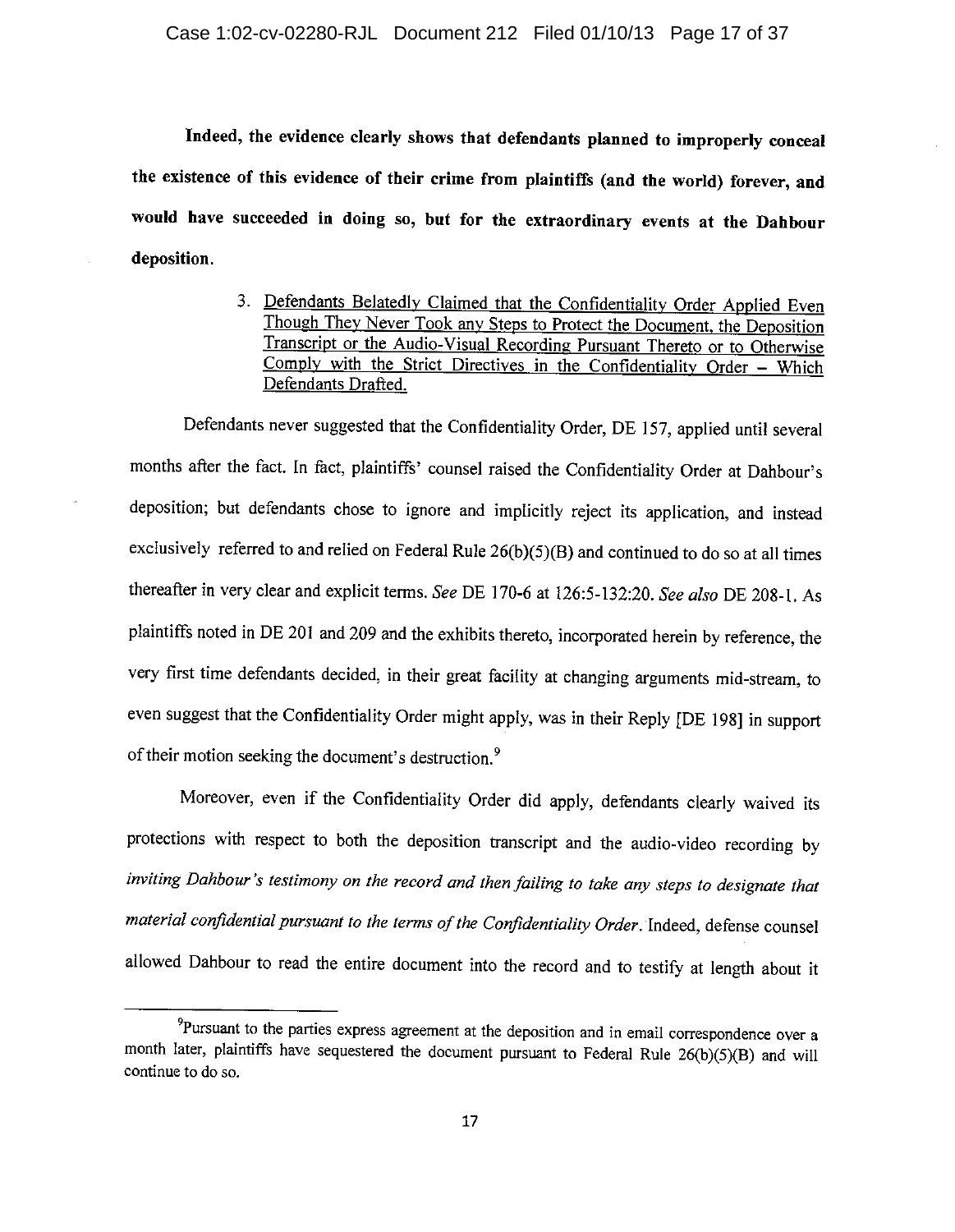### Case 1:02-cv-02280-RJL Document 212 Filed 01/10/13 Page 18 of 37

without a single objection or instruction not to answer. At various points, defense counsel actively engaged in dialogue with the official translator to clarify the translation of words from the Arabic. DE 170-6 at 143:12-149:19.

The Confidentiality Order - which, of course, defendants drafted and asked the Court to impose - sets out clear mandatory directives that any party must follow if it seeks to have any portion of a deposition deemed confidential or kept under seal. Defendants never took a single such step at any time with respect to the deposition transcript and the video arising from it, which have been in the public domain at all times since, with the court reporter under no restriction whatsoever as to who may have access to it. The first time defendants sought any relief with respect to the deposition transcript was in their motion filed some six weeks after the disclosure and defendants never sought any relief from the Court with respect to the video tape. See e.g., United States v. Ary, 518 F.3d 775, 783-785 (10 Cir. 2008)(six-week delay in asserting attorneyclient privilege and work-product protection was sufficient to constitute waiver); United States v. White, 970 F.2d 328, 334-335 ( $7<sup>th</sup>$  Cir. 1992)(failure to timely assert attorney-client privilege for each specific communication or document constitutes waiver); Compare defendants' conduct with Heriot v. Byrne, 257 F.R.D. 645, 662 (N. D. III. 2009) (no waiver of privilege where steps were taken within 24 hours of inadvertent disclosure to correct problem). See also, United States v. Neill, 952 F. Supp. 834, 842 (D.D.C. 1997)(failure to specifically identify computer files seized by government as protected by attorney-client privilege constituted waiver); see generally, 3-511 Weinstein's Federal Evidence Sec. 511.04[6] on a finding of waiver for failing to specifically and timely identify each item claimed to be privileged. Defendants' actions have not been in any way consistent with a party's legitimate maintenance of a claim of privilege with respect to the deposition or the video.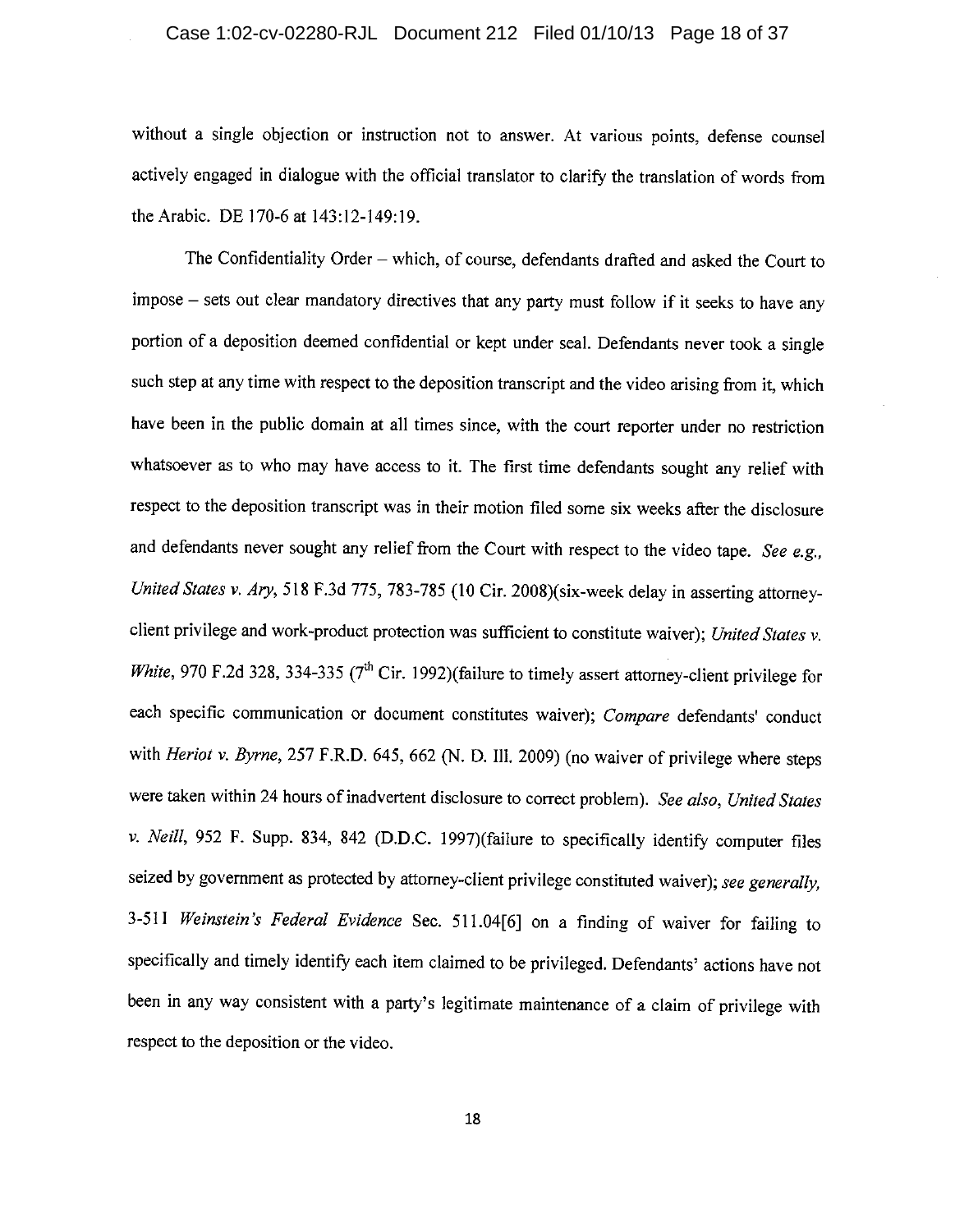### Case 1:02-cv-02280-RJL Document 212 Filed 01/10/13 Page 19 of 37

Defendants' conduct in inviting Dahbour's testimony about the document and failing to take any steps to protect the deposition transcript or the audio-visual recording is not consistent with Rule of Evidence 502(b), which provides that disclosure of privileged material is not a waiver only if: (1) the disclosure is inadvertent; (2) the holder of the privilege or protection took reasonable steps to prevent disclosure; and (3) the holder promptly took reasonable steps to rectify the error, including (if applicable) following Federal Rule of Civil Procedure 26(b)(5)(B)." Fed.R.Evid. 502. See Williams v. District of Columbia, 806 F. Supp. 2d 44 (D.D.C. 2011); Amobi v. District of Columbia D.O.C., 262 F.R.D. 45 (D.D.C. 2009); Luna Gaming-San Diego, LLC v. Dorsey & Whitney, LLP, 2010 WL 275083 (S.D. Cal. January 13, 2010).

Thus, to the extent such inadvertent disclosure was the result of defendants' own sloppiness and failure to take proper precautions with respect to the document, defendants waived the privilege under F.R.E. 502. See, e.g., Mt. Hawley Ins. Co. v. Feldman Products, 271 F.R.D. 125, 136 (S.D.W. Va. 2010) (where precautions taken to prevent disclosure were not reasonable and number of inadvertent disclosures were large); Eden Isle Marina, Inc. v. United States, 89 Fed. Cl. 480, 520 (Ct. Fed. Cl. 2009) (failure to take reasonable precautions to protect document waived privilege); see also William v. District of Columbia, 806 F. Supp. 2d 44, 49-50 (D.D.C. 2011) (District of Columbia failed to provide sufficient information for Court to evaluate reasonableness of precautions taken and did not take reasonable precautions to correct error once discovered).

Defendants effected a further subject matter waiver with respect to the document by voluntarily and selectively disclosing in their motion [DE 170] some of the critical facts in the G1S Qalqilya Memorandum, including the close relationship between the bomber and PA's RaedNazal and the PFLP's Jamal Hindi. Specifically, defendants disclosed the following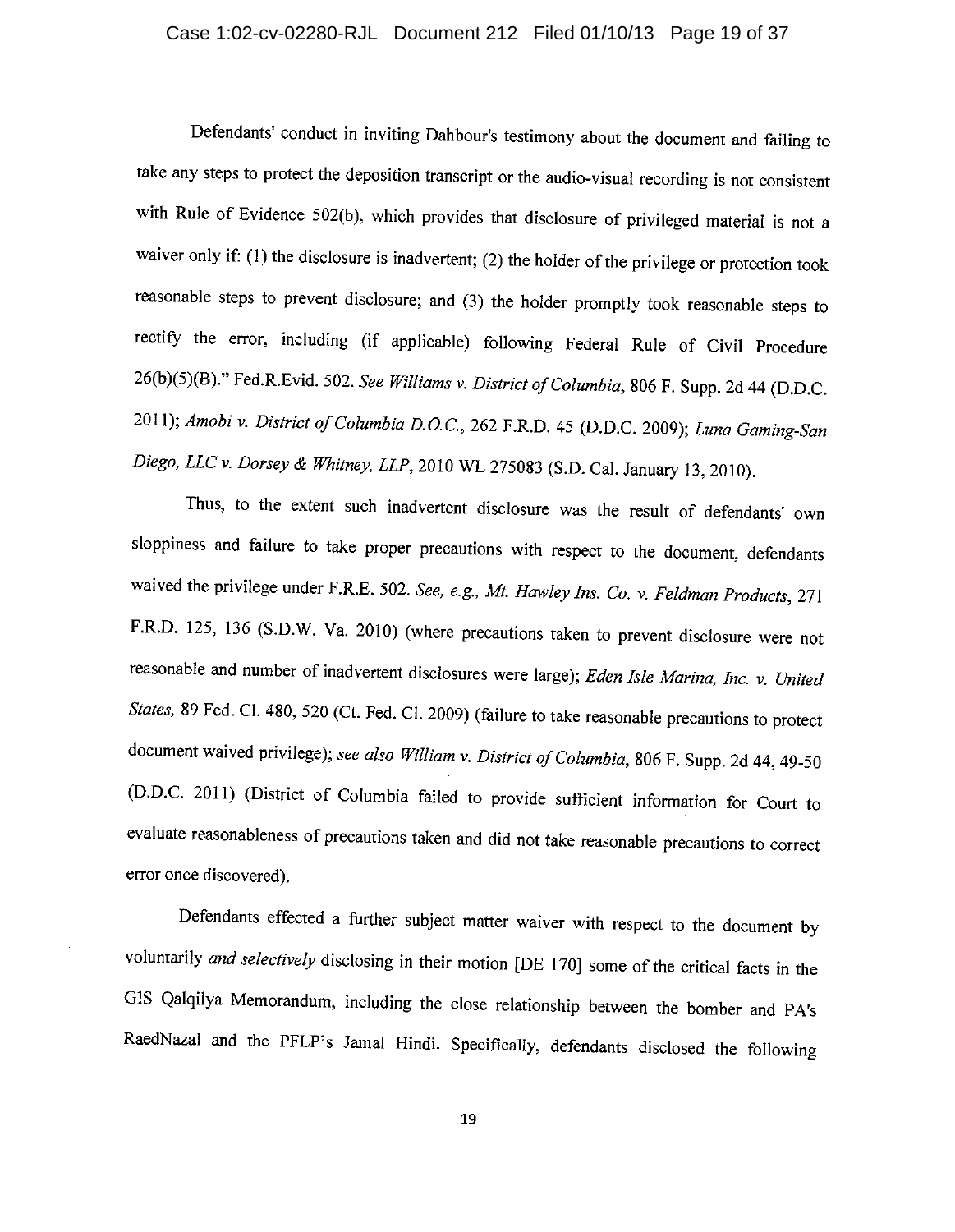### Case 1:02-cv-02280-RJL Document 212 Filed 01/10/13 Page 20 of 37

testimony from Dahbour concerning the GIS Qalqilya Memorandum, while asserting privilege with respect to the remainder of Dahbour's testimony on that subject:

After I read these two pages in front of me, most of the information is available within our security files. There are maybe additional details about his brothers, his sisters. But he was being with Jamal Al-Hindi and Ra'edNazzal, accompanied by. And Rafi Nasura -he was like a picture by Rafi. His pictures were taken by Rafi Nasura before the operation was conducted.

DE 170-6 at 141:18-142:1. Defendants could have filed that portion of the Dahbour transcript under seal.

They further waived the privilege by representing to the Court what they claim the document does and does not show and what Abu Hamid did and did not  $d_0$  – all while demanding that plaintiffs be barred from commenting on the document's contents and without giving plaintiffs any way to challenge defendants' account of how the document actually was generated. (DE 206 at 9) Cf. Bowles at 224 F.R.D. 257-260 (discussing rule on subject matter waiver).

### 4. Defendants Made Blatant Misrepresentations to the Court in an Effort to Completely Deprive Plaintiffs of the Document and its Underlying Facts and Information

Defendants have made numerous misrepresentations to the Court in a misguided (and criminal) effort to get the Court to sanction the wholesale destruction of evidence of a crime the horrific Karnei Shomron bombing in which two young girls were killed - in clear violation of the criminal provisions of  $18$  U.S.C.  $§1512(c)$ .

First, defendants blatantly misrepresented to the Court the nature and value of the GIS Qalqilya Memorandum, claiming that it does not help plaintiffs' case. DE 206 at 9, n. 4. That statement is demonstrably false. Clearly, the memorandum is extremely helpful to plaintiffs' case - as the only document from defendants' files concerning the bombing and with at least seven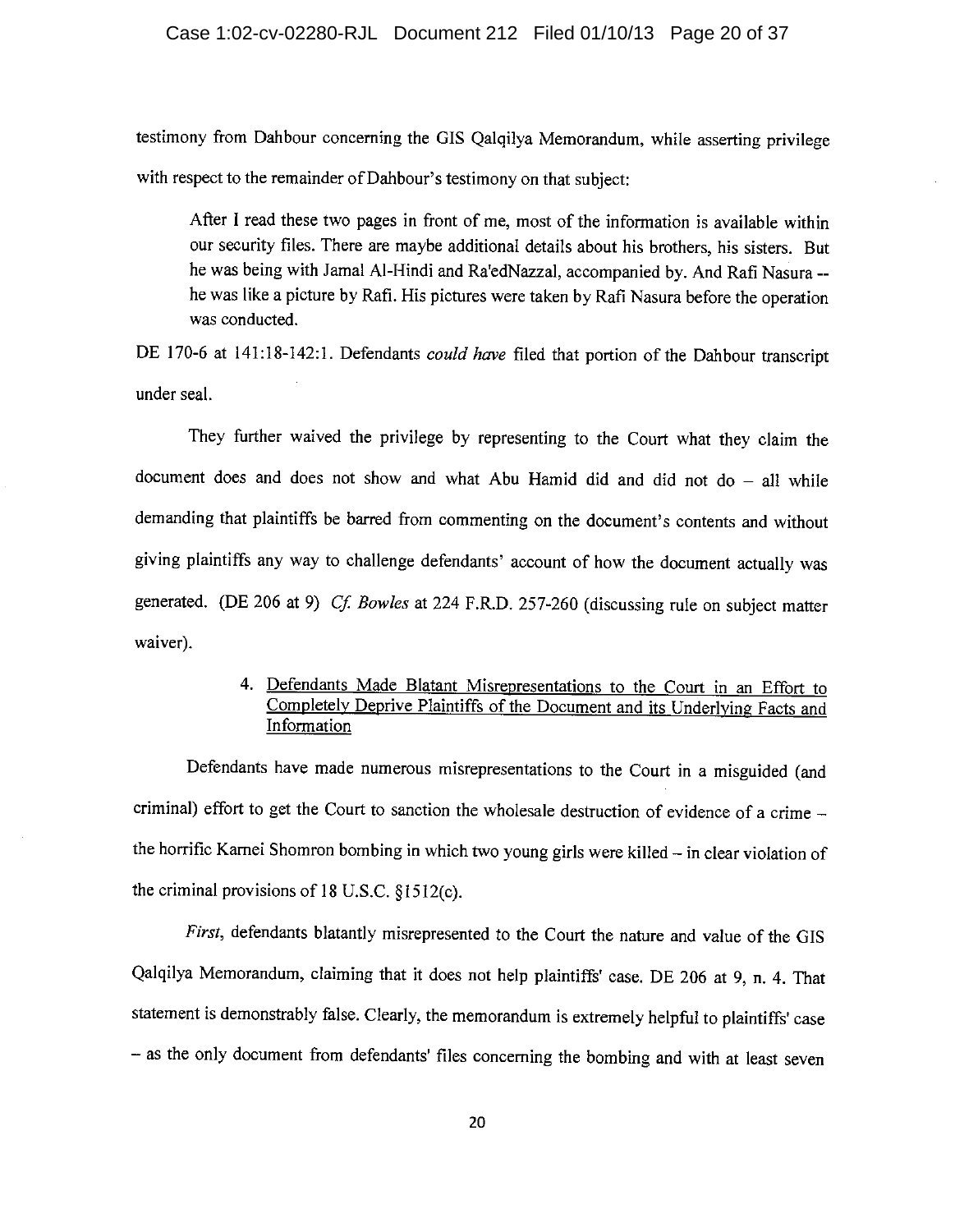### Case 1:02-cv-02280-RJL Document 212 Filed 01/10/13 Page 21 of 37

crucial facts not in any other document produced by defendants. Indeed, this is not the first such misrepresentation defendants have made to the Court.

On September 1, 2012, knowing they had in their possession for months by then the Qalqilya GIS Memorandum, containing many key facts about the bombing and its perpetrators, and knowing from other sources that defendant's own police officer, Raed Nazal, had recruited the PFLP terrorist bomber and had masterminded the bombing, defense counsel outrageously misrepresented to the Court that "there has been no undermining of the fact that the deplorable bombing in this case was the act of an outlawed group, not supported in any way by the PA or the PLO." [DE 166 at 3]. This statement was demonstrably false then [see DE 167 at 11-12], and the events at the Dahbour deposition make this falsehood all the more clear from defendant's own records.

Second, in their reply [DE 206] to plaintiffs' motion to compel, defendants' falsely represented to the Court that the underlying factual information contained in the GIS Qalqilya Memorandum had either already been produced or could be found in publicly available documents:

He [Major Abu Hamid] knows nothing about this matter apart from the applicable GIS files (the responsive, relevant and non-privileged contents of which have been produced to plaintiffs (DE 198 at 6)) and a search of publicly available documents he conducted ten years after the incident...

DE 206 at 9. However, as explained above, the GIS Qalqilya Memorandum is the only document produced by defendants concerning the bombing. It contains at least seven key facts that are not found in any other source. By email dated January 2, 2013, (Sealed Exhibit B), plaintiffs asked defendants to specifically identify the documents on which the GIS Qalqilya Memorandum is based, but defendants did not respond.

21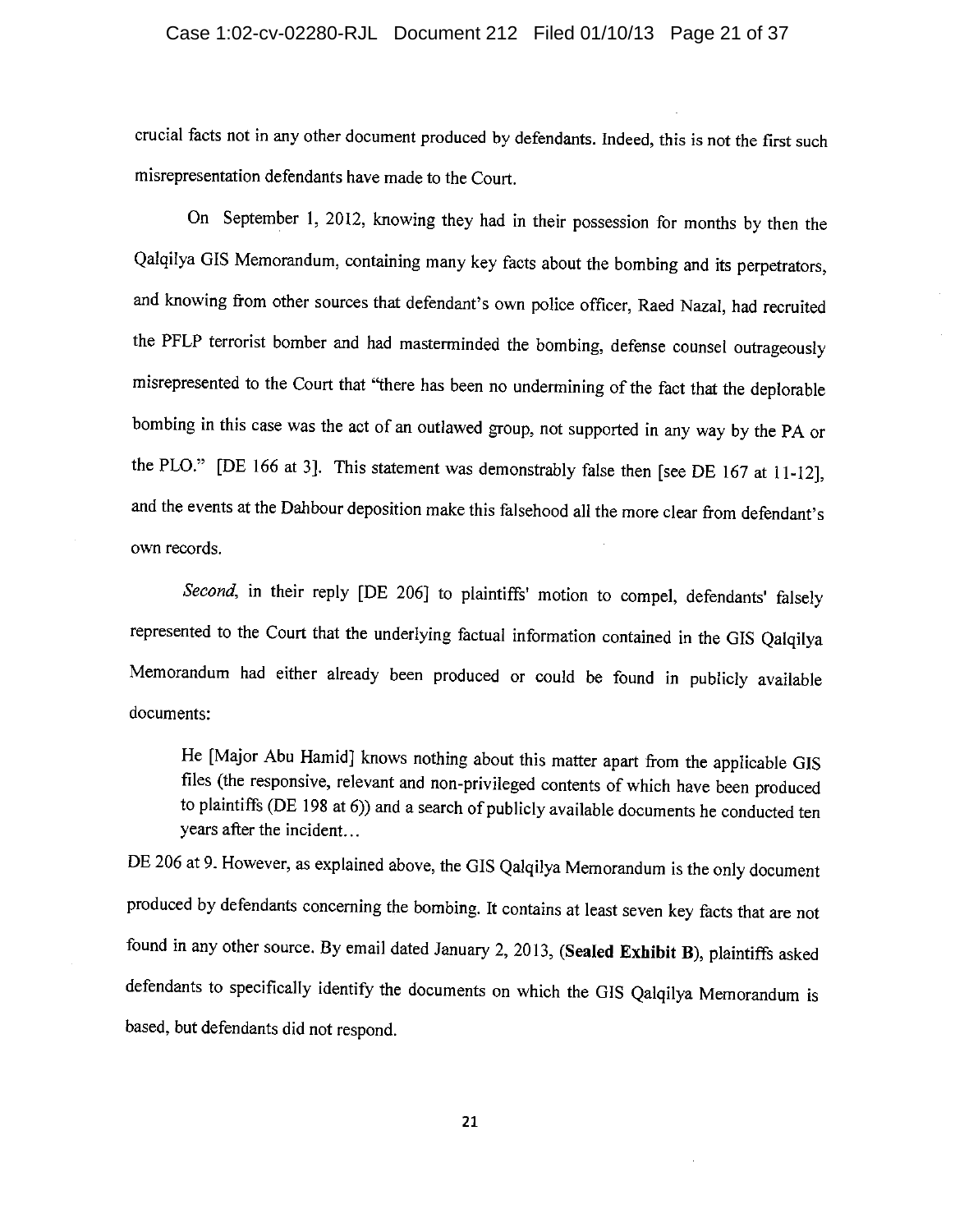Third. Dahbour testified at his deposition that he had reviewed the complete GIS files for, *inter alia*, Raed Nazal and Sadeq Hafez and that those files contained most of the crucial facts in the purportedly privileged GIS Oalqilya Memorandum. DE 202-D at 50:24-52:2; DE 170-6 at 141:18-20. Yet defendants have produced no other documents containing the key facts in the GIS Qalqilya Memorandum. Dahbour also testified that Raed Nazal's GIS file was three and a half to four centimeters thick. DE 202 at 17; DE 202-D and DE 202-K. Yet defendants produced only a handful of documents from that file. According to defendants, Dahbour's clear deposition testimony about the size of the Raed Nazal GIS file must be ignored in favor of an after the fact, self-serving email statement by defendants' counsel that Dahbour was not referring to the paper contents of the file, but to the size of the "standard-issue box" in which the file was kept. DE 206 at 7. Defendants' after the fact attempt to extricate themselves from Dahbour's clear testimony does not explain away Dahbour's further statements as to why Raed Nazal's GIS file was so "much bigger" than Sadeq Hafez's - because "[h]e [Raed Nazal] has much more activities." DE 202-D at 50:13-51:2. The 24 pages defendants produced from the Raed Nazal GIS file, which they now claim is all plaintiffs are "entitled to"<sup>1</sup> from that file, hardly qualifies as "much bigger" than the 9 pages defendants produced from the Sadeq Hafez GIS file. DE 202 at 5 and 8; DE 206 at 7, 10.

### D. Defendants Failed to Establish that the GIS Qalqilya Memorandum or its Underlying Facts Were Privileged in the First Place

### 1. Defendants' Have not Satisfied Their Burden with Respect to the GIS Qalqilya Memorandum

Even defendants recognized that the burden was on them to establish any claim of privilege. DE 170-6 at 139:12-13. See also, e.g., Zelaya, 682 F, Supp. 2d at 38 (burden is on party asserting privilege); Safeco, 2011 WL 6102014 at \*3 ("[T]he party asserting either the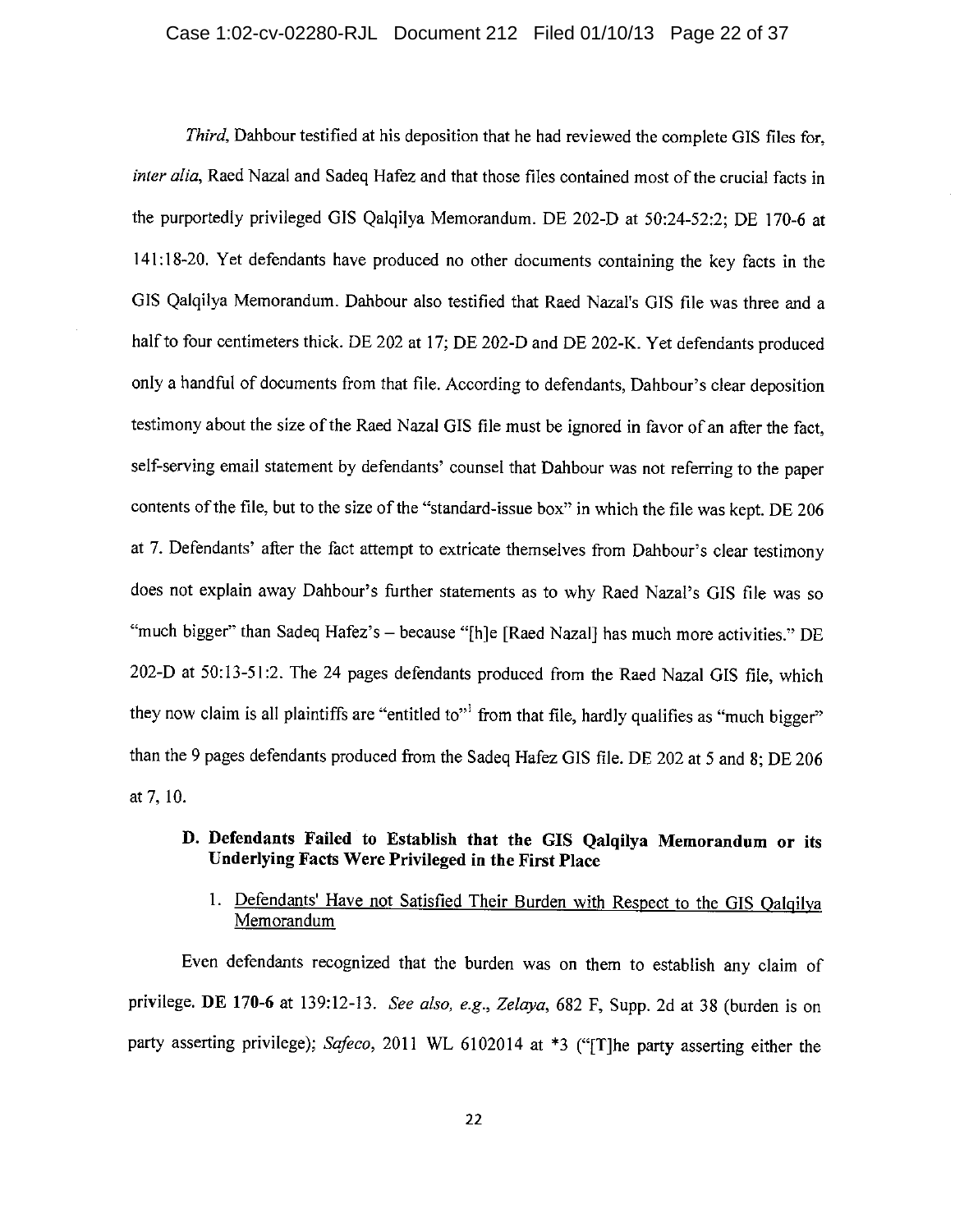### Case 1:02-cv-02280-RJL Document 212 Filed 01/10/13 Page 23 of 37

attorney-client privilege or attorney work product protection has the 'heavy burden' of proving that privilege or protection applies to the documents or communications at issue.") (citations omitted). Yet, they utterly failed to make such a showing.

As plaintiffs discussed in their opposition [DE 188 at 23-24] to defendants' privilege motion, Major Abu Hamid's declaration itself establishes that the GIS Qalqilya Memorandum is not, and never was, privileged. According to Major Abu Hamid, he prepared the GIS Qalqilya Memorandum in the ordinary course of his duties as a GIS agent, at the request of his GIS supervisor and only learned that the document had been requested by defendants' lawyers some six months after the fact when defendants needed to get his declaration to support their misguided motion. DE 170-5. Certainly, these facts do not satisfy defendants' burden as the proponent of the privilege.

Moreover, even if the document was created as part of an investigation into the bombing ten years after the fact, this alone does not make the document privileged. Defendants have been under a duty to investigate the facts of this case since it was commenced and to produce any documents found during the course of such investigation. Contrary to defendants' claim, such an investigation is not by itself privileged. Major Abu Hamid managed to create a report about the bombing ten years after the fact. That report was based on documents or witnesses or both and that underlying information must be produced.

### 2. In any Event, the Facts Underlying the GIS Qalqilya Memorandum are not Privileged

Moreover, it is manifest that the facts underlying the GIS Qalqilya Memorandum (which contrary to defendants' misrepresentations have never been produced) are in no way privileged. Well-established work product jurisprudence permits discovery of the facts underlying material subject to work product protection and, if the party seeking discovery satisfies the substantial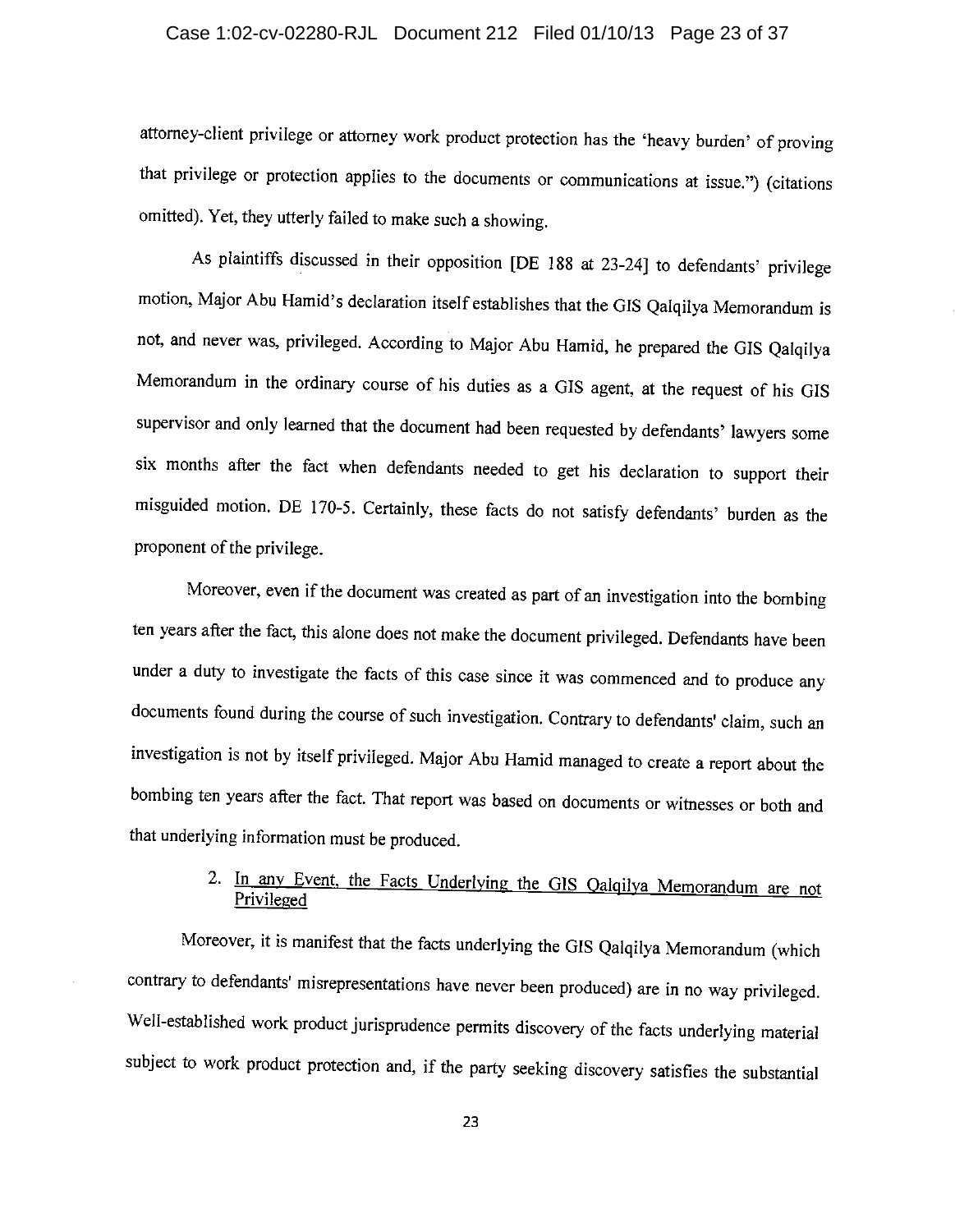need and undue hardship standard, even the purported work product itself. See, e.g., In re Vitamins Antitrust Litig., 211 F.R.D. 1, 5-7 (D.D.C. 2002) (discussing standard for overcoming work product where (i) much of the underlying evidence had been destroyed, (ii) most of the witnesses were refusing to testify and (iii) 30(b)(6) statements contained numerous inconsistencies); Murphy v. Kmart Corp., 259 F.R.D. 421, 427 (D.S.D. 2009) (discussing same where witnesses are no longer available for purposes of impeachment or corroboration); Mission Nat'l Ins. Co. v. Lilly, 112 F.R.D. 160, 164 (D. Minn. 1986) (work product was overcome in connection with claims investigation materials from investigation conducted at request and under supervision of attorneys); Xerox Corp. v. Int'l Bus. Machine Corp., 64 F.R.D. 367, 381 (S.D.N.Y. 1974) ("A party should not be allowed to conceal critical, non-privileged, discoverable information, which is uniquely within the knowledge of the party and which is not obtainable from any other source, simply by imparting the information to its attorney and then attempting to hide behind the work product doctrine after the party fails to remember the information.") (citations omitted). See also Charles Alan Wright, Arthur B. Miller, Mary Kay Kane, Richard L. Marcus, 8 Fed. Prac. & Proc. Civ. Sec. 2025 (West 3d ed. 2012).

Of course, defendants have refused to produce any of the underlying factual information upon which Major Abu Hamid relied and refused to produce Major Abu Hamid for deposition citing the close of fact discovery. DE 188 at 24; DE 202 at 11; DE 202-F-I. Moreover, in order to prevent plaintiffs from accessing the information in the GIS Qalqilya Memorandum, defendants falsely represented to the Court that such information was in other documents already produced by defendants in this case. Since the key facts underlying the GIS Qalqilya Memorandum are not in any other document produced by defendants, the Court has simply exacerbated plaintiffs' undue hardship by denying Plaintiffs' motion to compel in this regard.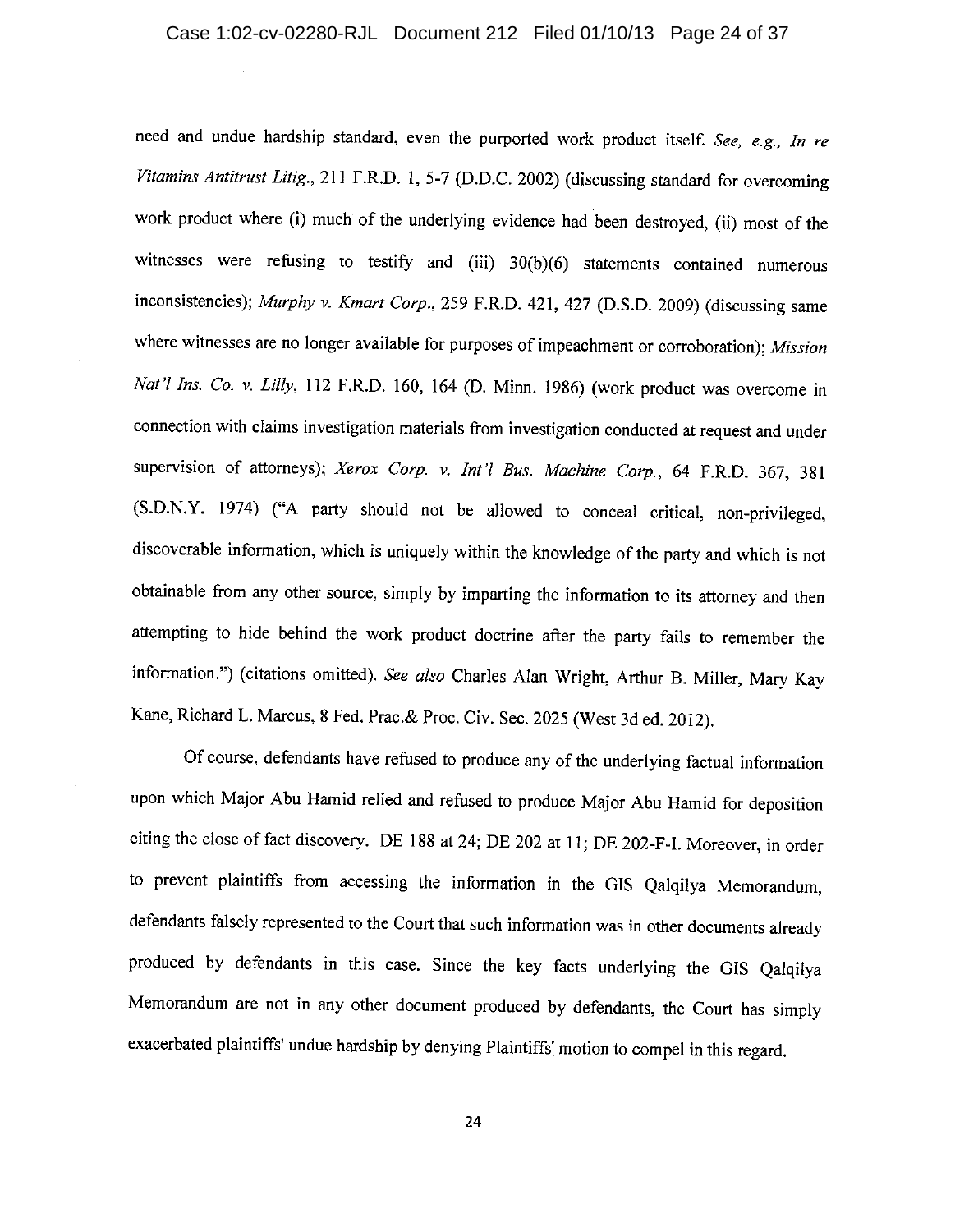### E. The Court's January 2, 2013 Order and Defendants' Demand for Certification of Compliance

Notwithstanding these clear legal authorities and defendants' failure to present any facts to support their claim, by minute order dated January 2, 2013, the Court granted defendants' motion [DE 170] and denied plaintiffs' motion [DE 202] without any explanation or analysis. By granting the relief in a minute order, the Court appears to have endorsed all of the sweeping relief sought by defendants, including their request that plaintiffs destroy all notes and summaries of the document. The Court could have maintained the status quo and avoided irreversible harm to plaintiffs by granting defendants' motion, but ordering plaintiffs to continue to sequester the document rather than requiring them to return or destroy it and all notes- one of the options expressly provided by Rule  $26(b)(5)(B)$ . This at least would have ensured the right to a meaningful appeal, if necessary, on this vitally important issue. Now, even if a copy remains under seal (subject also to be returned to the defendants at the Court's discretion, it would appear, with plaintiffs powerless to prevent the same) for the duration of the case, plaintiffs still would have no right to consult or refer to it for the appeal and would have no notes from the relevant events or from their research on the subject and would be barred by this Order even from referring to it. This renders the appeal a nullity. Such an Order is unprecedented and without lawful authority. Plaintiffs respectfully submit that a minute order is not adequate in a situation such as this involving a hotly contested claim of privilege where defendants have a heavy burden which plaintiffs claim was not satisfied.

According to defendants, plaintiffs are prohibited from even relying on the underlying (and clearly not privileged) facts contained in the document for any purpose. DE 206 at 6-9. This is extremely problematic as the GIS Qalqilya Memorandum is the only source for at least seven key facts. In another case where a court ordered destruction of an inadvertently produced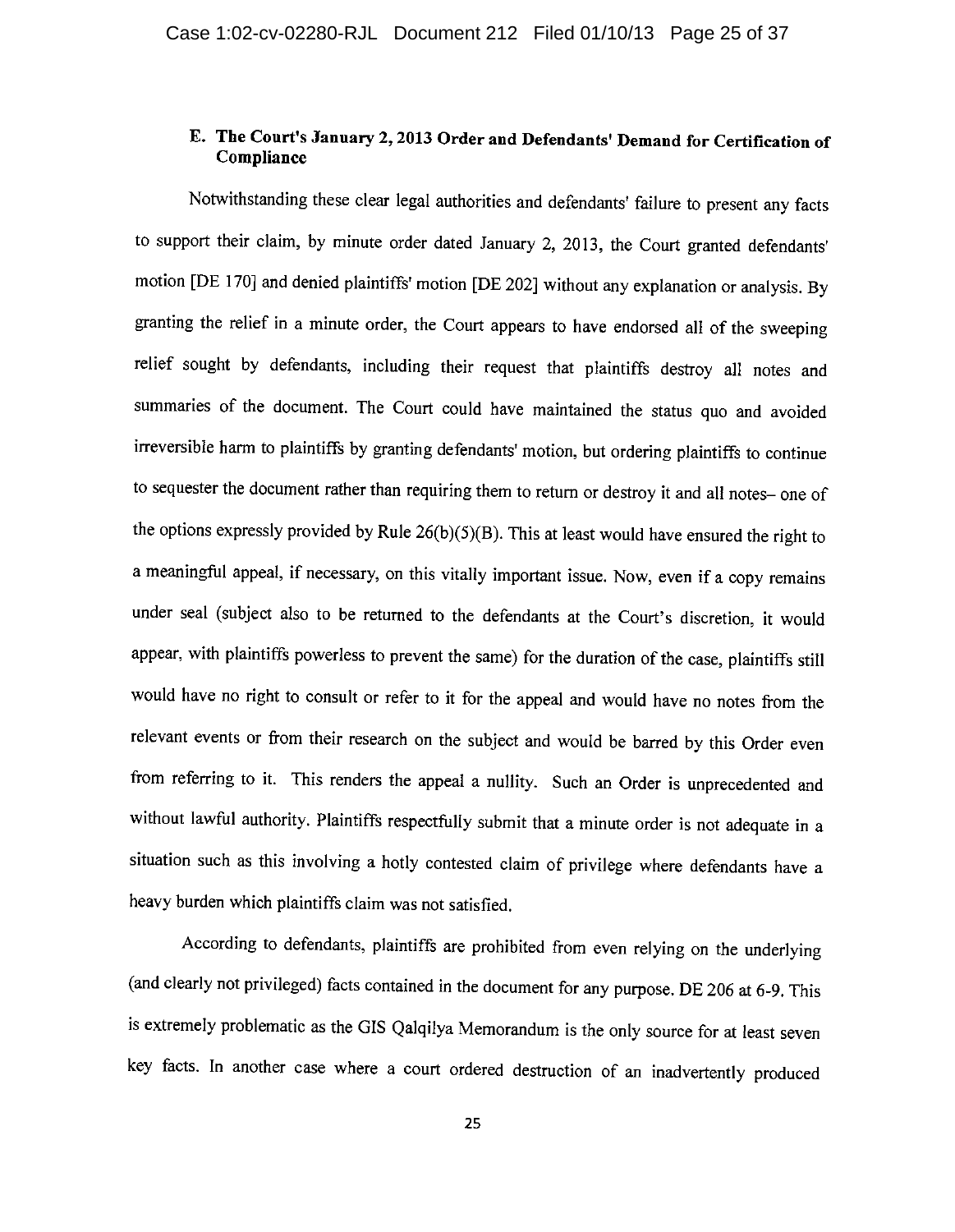### Case 1:02-cv-02280-RJL Document 212 Filed 01/10/13 Page 26 of 37

document, the court expressly declined to make any rulings with respect to the collateral consequences of the document having been in the opposing party's possession for 22 months and having been used by them in developing their theories of the case. See TFT-LCD (Flat Panel) Antitrust Litig., 2009 U.S. Dist. LEXIS 86351 (N.D. Cal. Sept. 10, 2009).

In addition, under this order, defendants will be able to testify in a manner completely contradictory to the GIS Qalqilya Memorandum and to continue to falsely represent that there is no evidence of any material support. This result is inequitable, particularly when defendants' own document unequivocally establishes the existence of such evidence. At most, the document should be subject to some type of exclusionary rule where its use is prohibited except for the purposes of impeachment if it is contradicted.

Emboldened by the Court's wholesale adoption of virtually their every filing and rejection of virtually all of plaintiffs' filings on every issue, Defendants now demand action by plaintiffs in relation to this order beyond even what they requested in their motion [DE 170] and they claim the minute order requires the same.

By email dated January 4, 2013, 7:17 pm (Exhibit A), defendants demanded that plaintiffs' provide a certification of compliance with the Court's minute order by January 9, 2013. Specifically, defendants claim that plaintiffs are required to:

Destroy, or return to counsel for Defendants, all copies, notes, translations and  $\mathbf{1}$ . summaries of the documents marked as Sealed Exhibits 1 and IA from the September 12, 2012, deposition of Ibrahim Dahbour ("Dahbour Deposition");

Destroy the portions of any documents, computer files, or other materials  $2.$ containing notes, translations, summaries of, or quotations from, the documents marked as Sealed Exhibits 1 and/or 1A at the Dahbour Deposition;

Destroy, or return to counsel for Defendants, the portion of the Dahbour Deposition  $3.$ transcript, from page 143, line 19 through page 163, line 8, and all other materials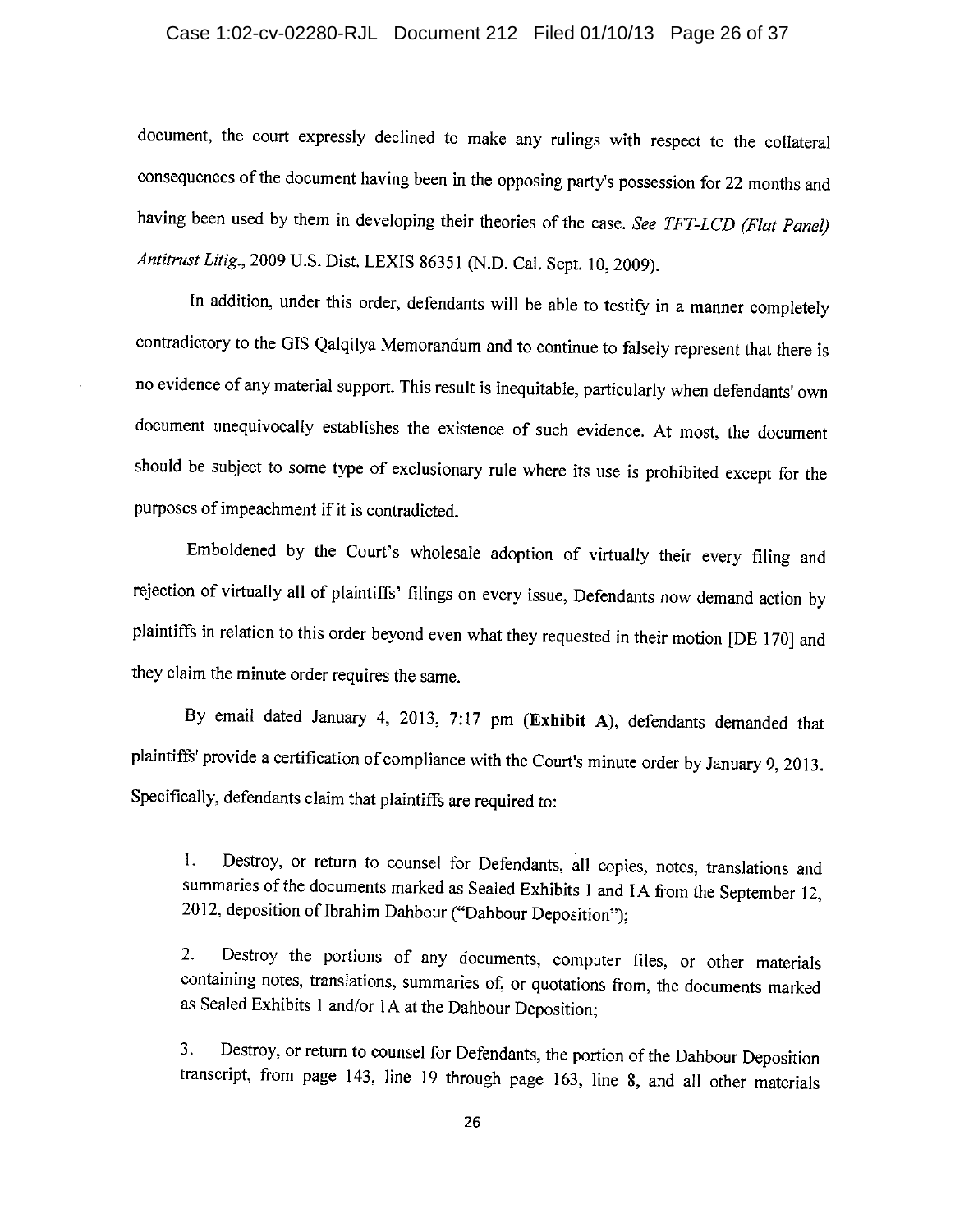containing notes, translations or summaries, that discuss or reference the contents of the documents marked as Sealed Exhibits 1 and 1A, including the corresponding portions of the videotape recording<sup>10</sup> of the Dahbour Deposition:

Provide counsel for Defendants with a list of all persons to whom Plaintiffs' 4. counsel distributed or communicated any portion, copies, notes, translations or summaries of the documents marked as Sealed Exhibits 1 and/or 1A at the Dahbour Deposition, including the portion of the Dahbour Deposition transcript and corresponding portion of the Dahbour Deposition videotape recording that discusses the contents of Sealed Exhibits 1 and/or 1A.

Thus, defendants are demanding that plaintiffs divest themselves of all copies of and notes concerning the GIS Qalqilya Memorandum - the only document produced by them concerning the murderous bombing, a crime against United States citizens. If plaintiffs comply with this demand, they will arguably be forced by this Court's Order into being complicit in defendants' crime of destroying evidence of a crime in violation of 18 U.S.C. 1512(c) and they will be deprived of any opportunity to litigate this privilege issue on appeal.

Aside from the potentially devastating consequences compliance with the Court's order could have on plaintiffs' case, compliance would also be harmful to the interests of the United States because it would lead to the destruction of evidence of a crime or crimes being investigated by the FBI without the benefit of the facts in the GIS Qaqilya Memorandum - the heart of the case and, by defendants' own account, their report of what actually happened in connection with the murder of these American teens and the wounding of the other Americans.

<sup>&</sup>lt;sup>10</sup> As is typical of defendants' underhanded approach, they prefaced their email stating that all of the referenced steps were specifically requested in their motion. However, defendants never requested any relief with respect to the videotape recording of the Dahbour deposition transcript. Even this Court's minute order cannot be construed to grant relief for something that was never requested. It is plaintiffs' position that the videotape of the Dahbour deposition is not covered by the January 2, 2013 Order. The existence of the videotape and defendants' persistent failure to seek relief with respect thereto is an independent grounds for a waiver of any privilege that may have existed, as discussed above.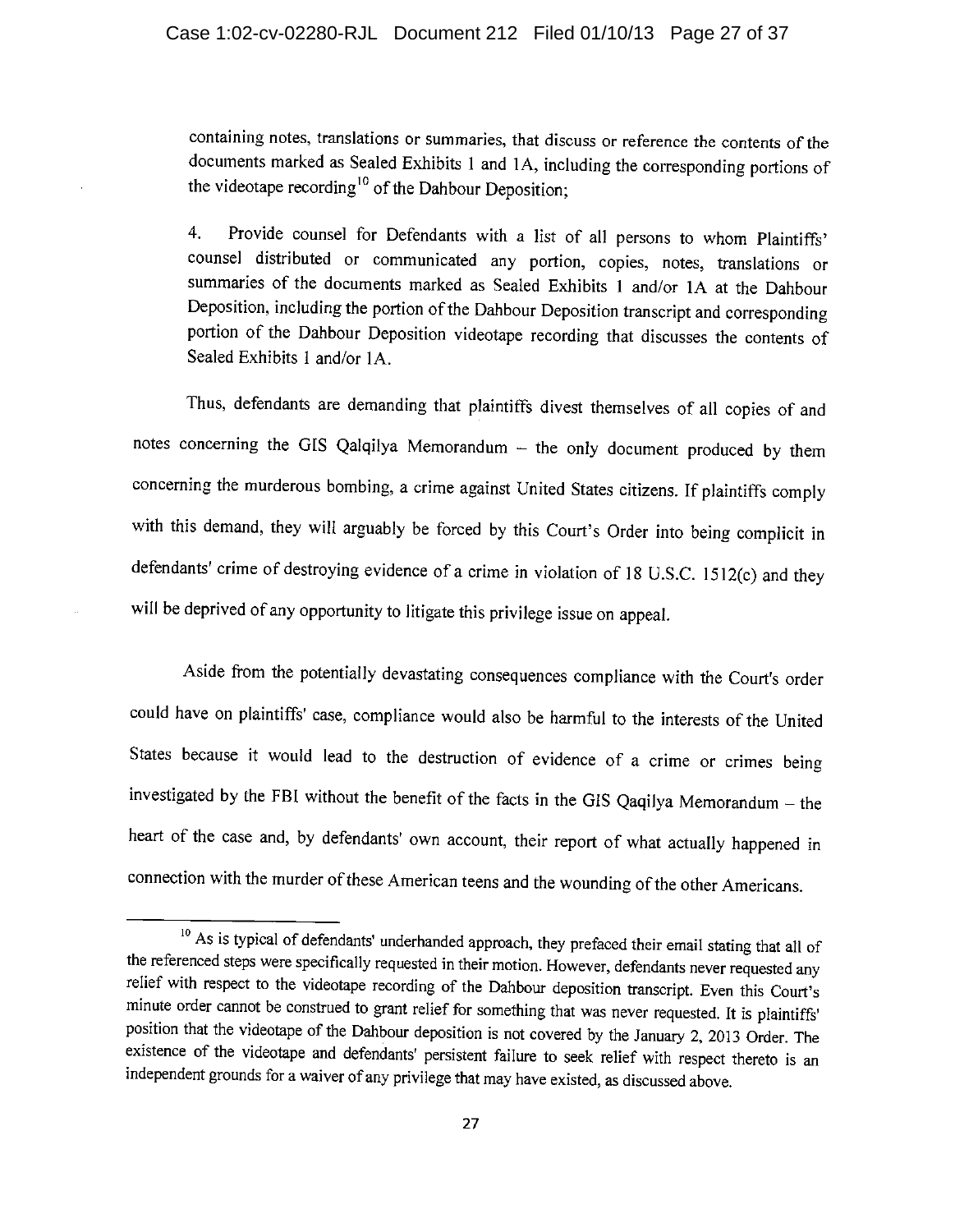If nothing is done, no review permitted here, defendants will get away with their illegitimate and illegal cover up efforts with impunity. Through this motion, plaintiffs are simply seeking to preserve the status quo.

#### **ARGUMENT**

### A. The Overwhelming National Interests of Discovery in ATA Cases

When this Court set aside the defendants' default judgment in this case, it did so stressing the importance of and the D.C. Circuit's "clear preference" for "resolution on the merits," and that "this case be resolved on the facts." (DE 126 at 4, 5, 11) (Emphasis in original).)<sup>11</sup> In a materially-similar case, Judge Gladys Kessler wrote the following:

Given the far-reaching implications of a public airing of the evidence, the Court concludes that it will serve the interest of many segments of the public to reach the truth and set the record straight.... [T]he Court concludes that there is a strong public interest in permitting the parties' claims to see the light of day and face the oft-time harsh light of trial.

Gilmore, 675 F.Supp.2d at 113 (internal quotation marks omitted) (Quoting Knox, 248 F.R.D. 420 at 431-32).

The Knox Court outlined some of the public interests upon which Judge Kessler relied. They include the public interest in learning "[w]hether... high ranking PLO and PA officials harbored terrorism and murder as official policy"; and "whether [Defendants] personally issued the orders, knew of the plans or provided financing for the acts of murder they stand charged with having committed in this action and others like it." Knox, 248 F.R.D. at 431.

<sup>&</sup>lt;sup>11</sup> This Court is joined by other federal courts that, writing under similar circumstances, expressed a strong interest in full and complete adjudication of the facts. See, e.g., Gilmore v. Palestinian Interim Self-Government Authority, 675 F.Supp.2d 104, 113 (D.D.C. 2009); Knox v. The Palestine Liberation Organization, 248 F.R.D. 420, 431-32 (S.D.N.Y. 2008); Saperstein v. Palestinian Authority, 2008 WL 4467535 at \*12, \*15 (S.D. Fla. Sept. 29, 2008).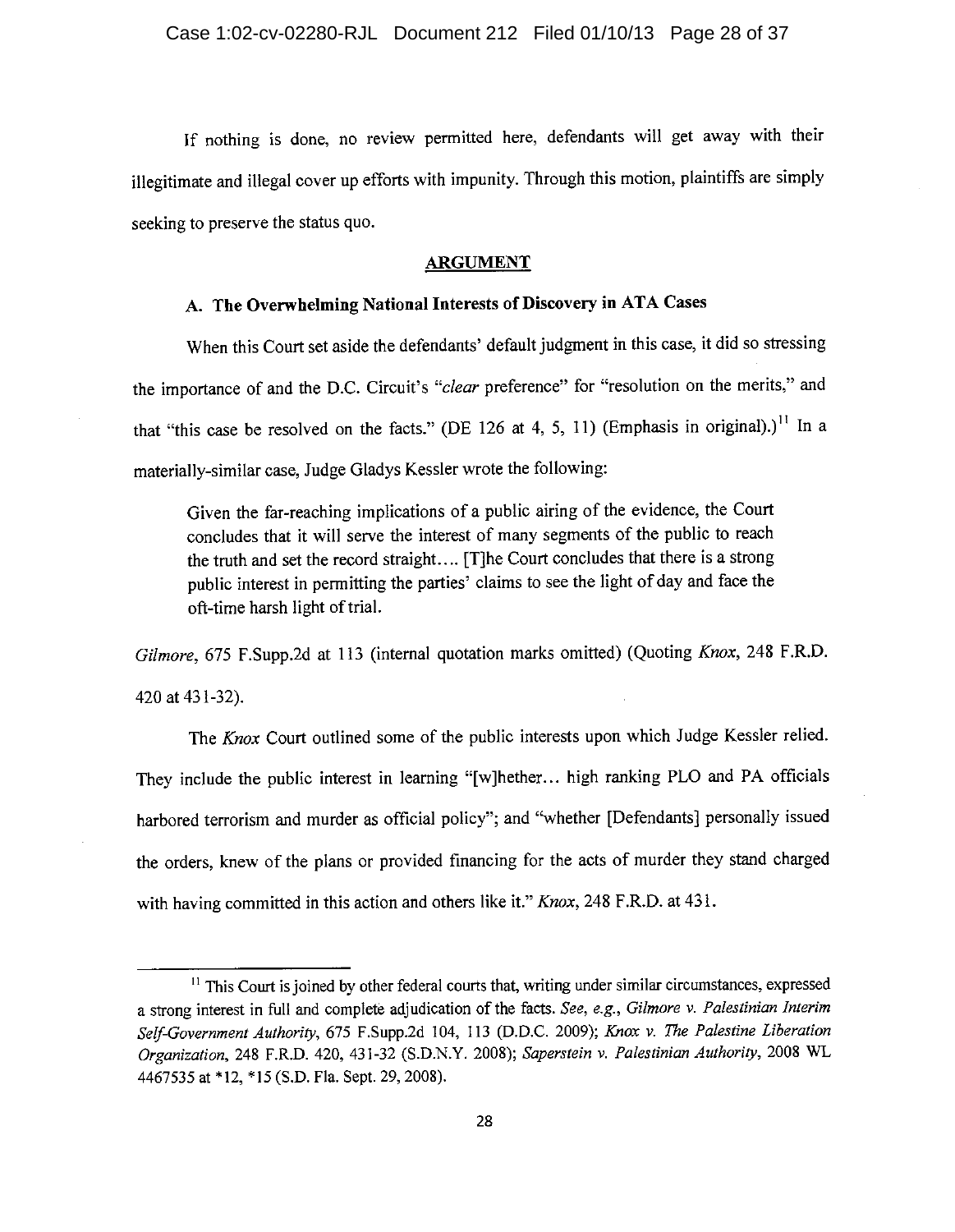Plaintiffs emphasize that this action is brought under the civil provisions of the Antiterrorism Act. Resolution on the merits is critical in light of the "extremely strong [federal] interest" in using Congressional enactments in order to effectively prosecute the war on terror. Estate of Ungar v. Palestinian Auth., 715 F.Supp.2d 253, 268 (D.R.I. 2010). As the courts of this Circuit and others have found - the prosecution of ATA cases serves not only Plaintiffs' personal interest, but the national interest of the United States:

The legislative history of the ATA ... reveal[s] this country's profound and compelling interest in combating terrorism at every level ...

Congress has explicitly granted private parties the right to pursue common tort claims against terrorist organizations and those that provide material support or financing to terrorist organizations. Certainly, private tort actions directed at compensating victims of terrorism and thwarting the financing of terrorism vindicate the national and international public interest.

Weiss v. National Westminster Bank, 242 F.R.D. 33, 46, 50 (E.D.N.Y. 2007) (emphasis added). See also e.g. Ungar v. Palestinian Authority, 715 F.Supp.2d 253, 268 (D.R.I. 2010) ("[T]here is an extremely strong interest in enforcing judgments ... entered under the civil provisions of the Antiterrorism Act ("ATA")").

Said differently, "the United States has a profound and compelling interest in combating terrorism at every level." Wultz v. Bank of China Ltd., 811 F.Supp.2d 841, 847 (S.D.N.Y. 2011) (reversed on other grounds). Therefore, courts have tended to take a liberal approach to allowing discovery in ATA actions.<sup>12</sup> In her recent October 29, 2012, Southern District of New York Judge Shira Scheindlin, in the matter of Wultz, et. al. v. Bank of Chine Ltd., et. al., Case No.11 Civ. 1266 (SAS), at 15 ruled:

<sup>&</sup>lt;sup>12</sup>See e.g. Linde v. Arab Bank, 269 F.R.D. 186 (E.D.N.Y. 2010); Weiss, 242 F.R.D. at 55-56; Strauss v. Credit Lyonnais, 242 F.R.D. 199 (E.D.N.Y. 2007); Strauss v. Credit Lyonnais, 249 F.R.D. 429 (E.D.N.Y. 2008).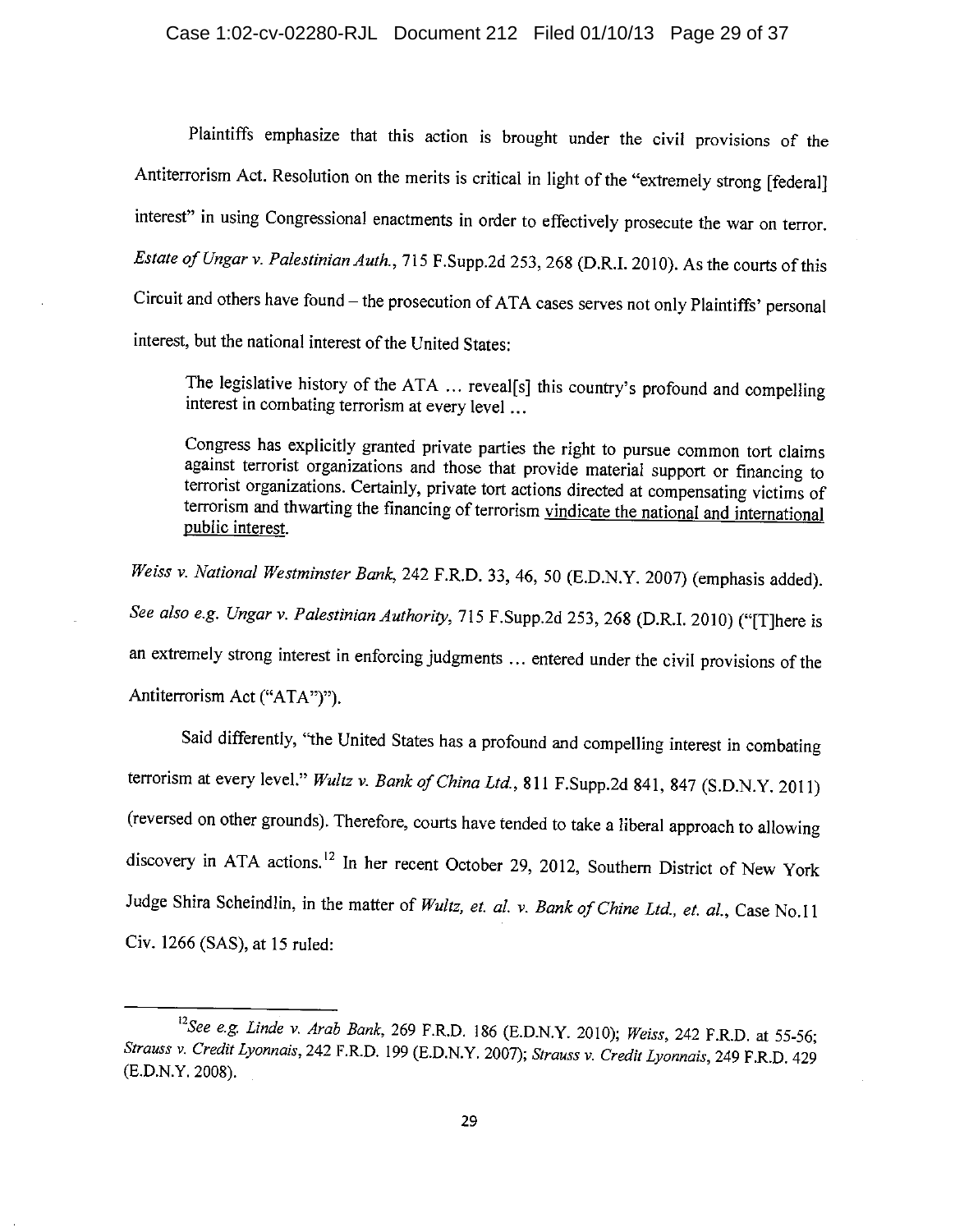But in light of the significant U.S. interest in eliminating sources of funding for international terrorism, and the other factors discussed below, the lawgoverning discovery disputes in this case must ultimately be the broad discovery rules of the Federal Rules of Civil Procedure:

The national interest in ATA cases, and the corresponding liberal approach to allowing full discovery in these cases, demand that Plaintiffs be given the opportunity to fully and meaningfully complete discovery herein.

#### **B.** Standard for Granting a Stay

In deciding whether to grant a stay, the court must consider:  $(1)$  the applicant's likelihood of succeeding on appeal, (2) whether the applicant will be irreparably harmed if a stay is not granted, (3) whether the issuance of a stay would cause substantial injury to other parties interested in the lawsuit, and (4) where the public interest lies. *Nken v. Holder*, 556 U.S. 418 (2009); Hilton v. Braunskill, 481 U.S. 770, 776, 107 S.Ct. 2113, 2119, 95 L.Ed.2d 724 (1987); Washington Metro. Area Transit Comm'n v. Holiday Tours, Inc., 559 F.2d 841, 843 (D.C. Cir. 1977); United States v. Philip Morris, Inc., 314 F.3d 612, 617 (D.C. Cir. 2003).

#### 1. Likelihood of Succeeding on Appeal

Based on all of the foregoing facts and developments in this case, plaintiffs have established a great likelihood of succeeding on appeal. Plaintiffs are appealing the January 2, 2013 order under the collateral order doctrine, and in the alternative are seeking mandamus review. With all due respect, the Court's order requiring the destruction or return of the materials at issue represents a broad and alarming abuse of discretion – requiring the wholesale destruction of evidence of a crime based on a mere assertion of privilege where defendants have not made even a minimal showing and plaintiffs have established numerous grounds for waiver and substantial need under well-established work product jurisprudence. Thus, both as a legal and a factual matter, the order is not supportable. The order also has the effect of aiding defendants in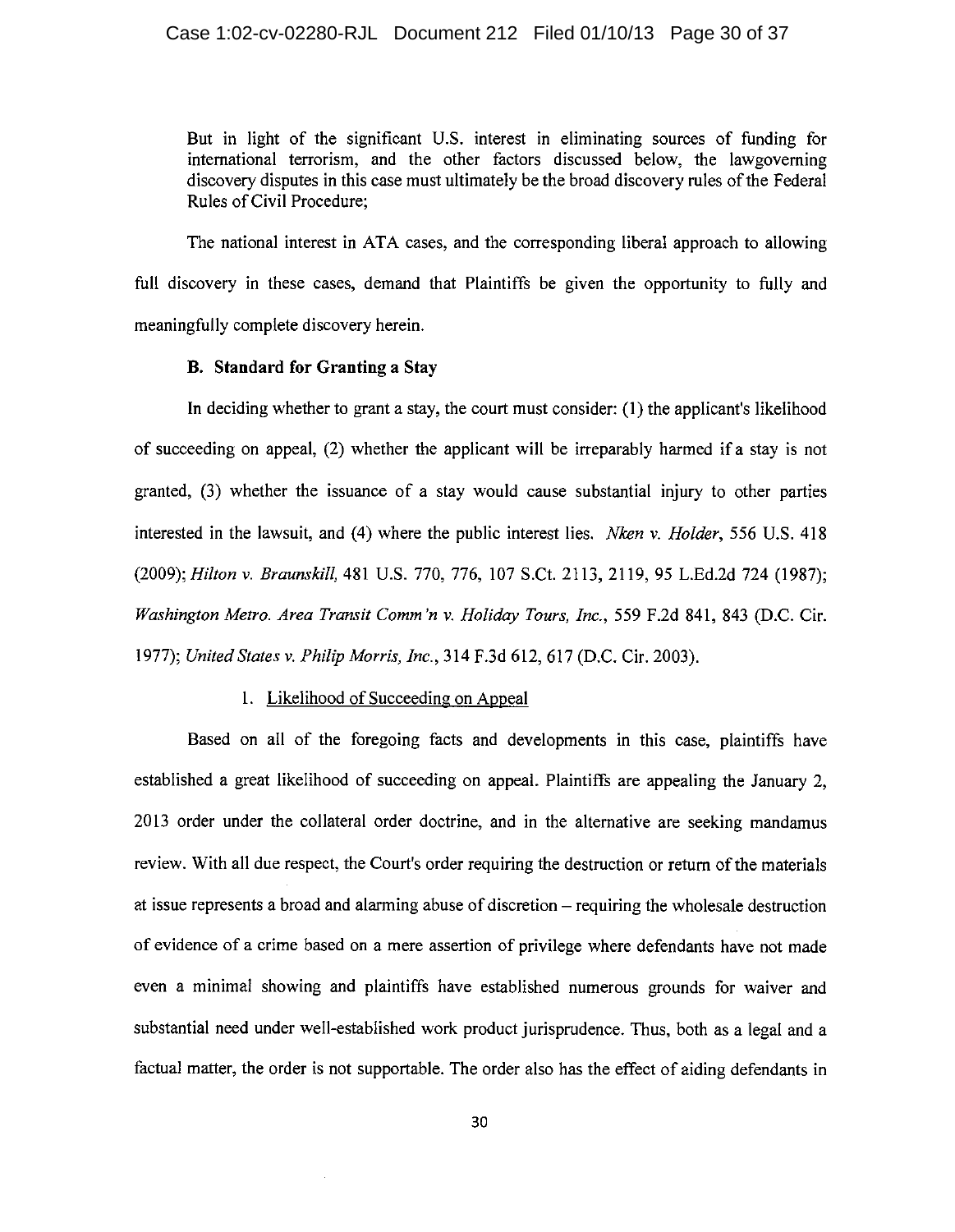### Case 1:02-cv-02280-RJL Document 212 Filed 01/10/13 Page 31 of 37

the commission of the crime of destruction of evidence under 18 U.S.C. §1512(c). Defendants should not be permitted to evade the law with such impunity.

The materials at issue simply are not privileged. If ever they were somehow privileged (and defendants certainly have never met their burden on this), any such privilege has been waived expressly and repeatedly, all as described above.

However, even if the Court feels such a showing has not been made, a stay is still appropriate. Failure to meet the likelihood of success factor may be excused where the applicant has made a particularly strong showing on the other factors. The traditional factors are "typically evaluated on a 'sliding scale," such that a strong showing on one factor may excuse a relatively weaker showing on another. EEOC v. Ouad/Graphics, Inc., 875 F. Supp. 558, 559 (E.D. Wisc. 1995) ("Despite my belief that the respondent is not likely to succeed on its appeal, I believe that the other four factors, primarily the irreparable harm that the respondent will suffer if a stay is not granted, weigh heavily in favor of granting the stay. Failure to grant the respondent a stay in this case would make its right to appeal of little value."); Friendship Edison Public Charter School Collegiate Campus v. Nesbitt, 704 F. Supp. 2d 50, 51 (D.D.C. 2010)(quoting Davis v. Pension Benefit Guar. Corp., 571 F.3d 1288, 1291 (D.C. Cir. 2009); Thomas v. City of Evanston, 636 F.Supp. 587, 591 (N.D.Ill.1986).

### 2. Irreparable Harm

Courts have found irreparable harm if an appeal would effectively be rendered moot in the absence of a stay. See e.g., EEOC v. Quad/Graphics, Inc., 875 F. Supp 558, 559 (E.D. Wisc. 1995) ("requiring the respondent to turn over the requested information, where its appeal is seeking to avoid such requirement would make the appeal academic");  $EEOC v$ . St. Regis Paper Co.-Kraft Div., 717 F.2d 1302, 1303 (9th Cir.1983). Clearly, this is acutely applicable herein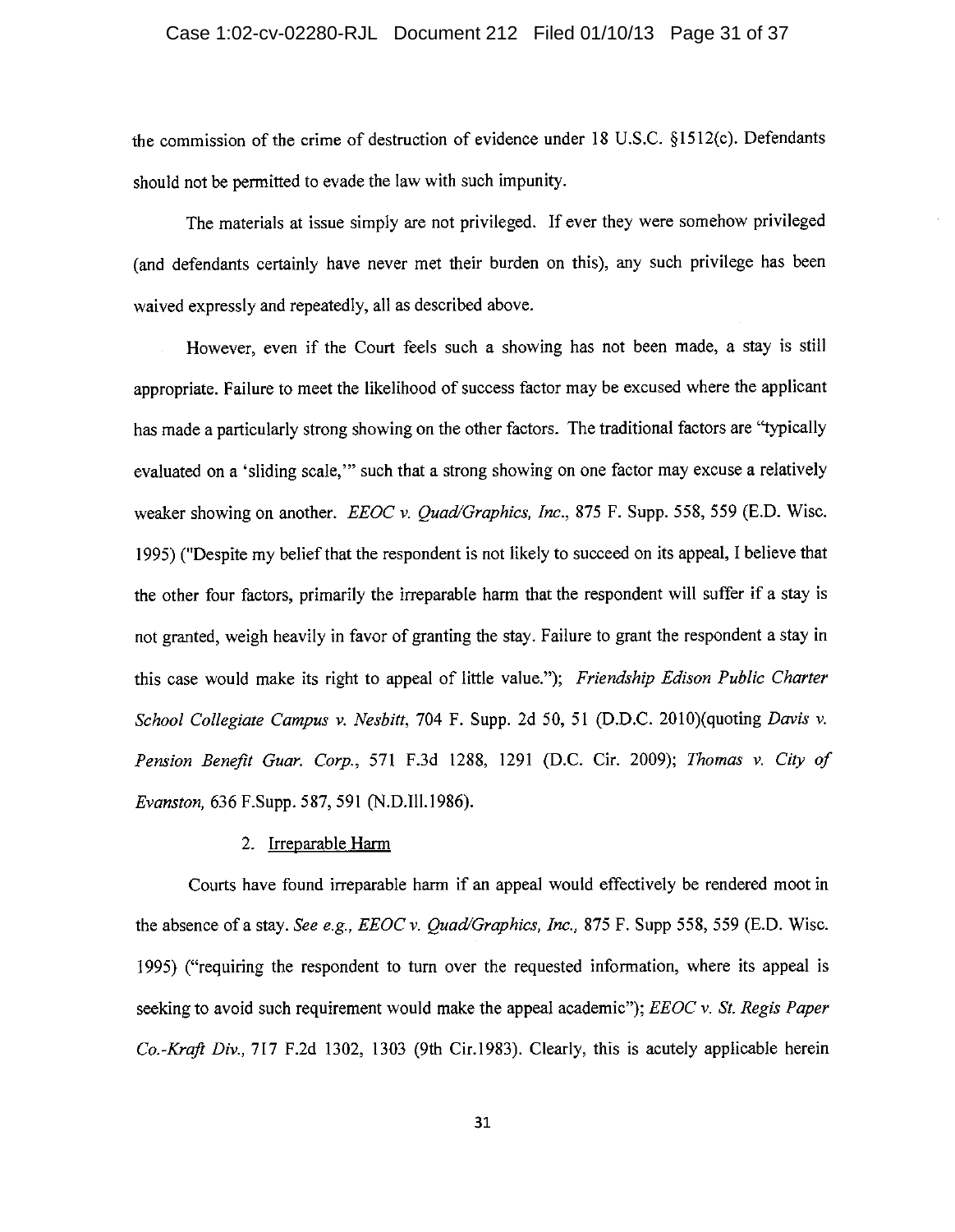### Case 1:02-cv-02280-RJL Document 212 Filed 01/10/13 Page 32 of 37

where defendants are demanding that plaintiffs destroy crucial evidence of their liability and complicity in the murder of United States citizens in violation of the ATA. Once this evidence is destroyed, plaintiffs will have no way to retrieve it and, thus, will be deprived of any ability to use this evidence in the future, either in an appeal or a retrial.

Returning the document to these defendants, who have had changing stories, different versions of the document and whose very raison d'etre is a dedication to attacking American, Jewish, and other Western assets, citizens, interests and values, and which, as a core principle provides material support for terrorists and treats them as martyrs and national heroes, would be no better than destruction.

#### 3. Substantial Injuries to Other Parties

There would be no harm to other parties of interest. In EEOC v. Quad/Graphics, Inc., at 559, the Court found if respondent did not succeed on appeal, the only harm incurred would be a delay in the EEOC's receipt of the information that was the subject of the order. Here, even that delay would not occur. Plaintiffs are simply seeking to maintain the status quo. The only delay would be a delay in the criminal destruction of evidence of a crime.

These defendants waited six weeks before they even raised these issues that have now led the Court to enter its destruction Order. They secured a sequestration agreement on false pretenses, never corrected during that six week period; and still plaintiffs complied with their end of the agreement in every regard. The status quo must be preserved and causes no injury to anyone.

#### 4. Harm to Public Interest

A stay of enforcement of the January 2 order and the maintenance of the status quo will not cause any harm to the public interest. To the contrary, such a stay will preserve the public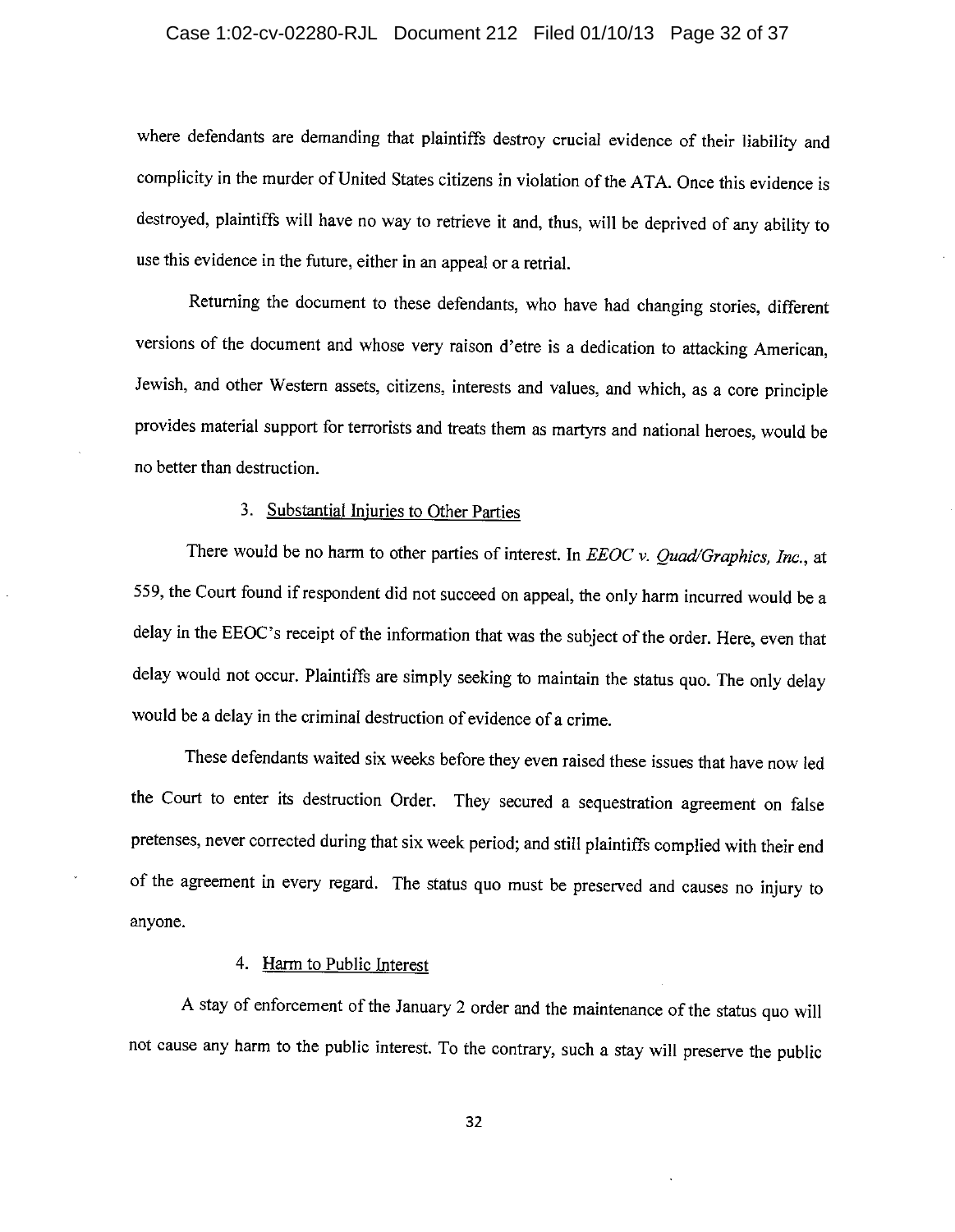### Case 1:02-cv-02280-RJL Document 212 Filed 01/10/13 Page 33 of 37

interest. The courts consistently have recognized that the ATA reflects Congress's view that there is a compelling national interest in discovery in ATA cases, given the insight such discovery provides into the agenda and methodology of terrorists and of those, like these defendants, who provide material support for terrorists who kill innocent Americans. DE 202 at 13-15. Defendants' illegitimate cover-up efforts must not be permitted with impunity.

In addition, the order itself has an adverse and indeed illegal impact on the public interest. The public interest is particularly at risk here because the relief was granted in a minute order without any explanation or analysis. Thus, plaintiffs have no way of knowing the intended parameters of the order. Under defendants' iteration, the order is all encompassing and goes even beyond what defendants originally requested in their motion - requiring the destruction of the video recording of the Dahbour deposition in addition to the transcript and the document and all notes and summaries thereof.

The ATA itself reflects a great public national interest in full disclosure of the facts. circumstances, methodology, and participants in acts of terror that target, murder, and maim Americans. This Order is directly contrary to this compelling public interest.

There is a great public interest in having law enforcement and Congress fully informed on all of the facts in this field, especially where, as here, there is a heinous crime at issue and defendants are the direct beneficiaries of the largesse of American taxpayers. This Order frustrates these important public interests as well.

In the very least, a limited stay should be granted in order to allow plaintiffs to seek a stay from the court of appeals, which is their right pursuant to Fed. R. App. P. 8. See, U.S. v. Nat. State Bank of N.J., 469 F.Supp 612 (D.N.J. 1979).

### C. The January 4, 2013 Minute Order is the Subject of an Appeal, or in the **Alternative an Application for Mandamus Review**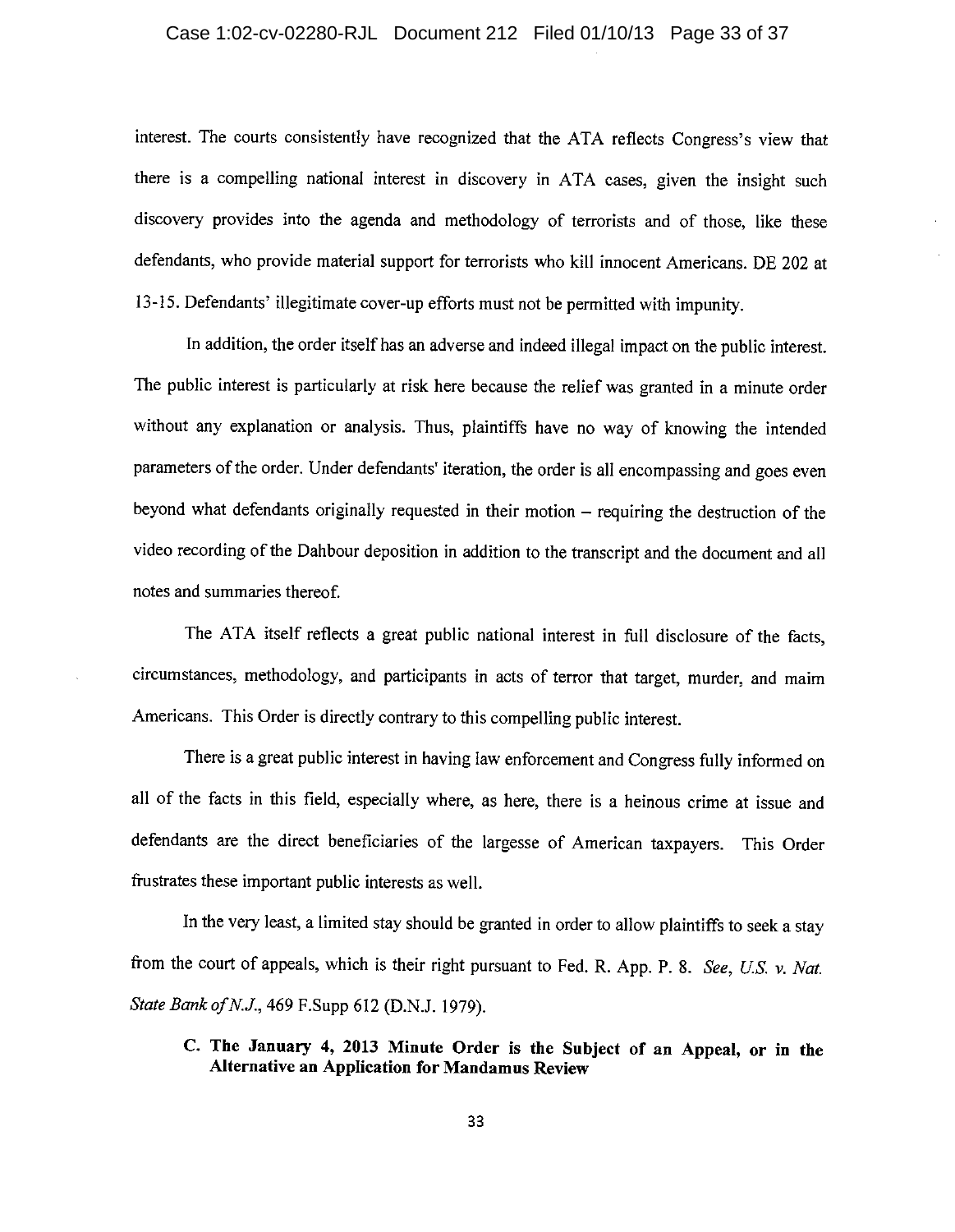### 1. Plaintiffs Meet the Standard for Collateral Order Review

The review of a district court's orders pursuant to the collateral order doctrine are limited to asmall class of decisions where order  $(1)$  conclusively determines the disputed question,  $(2)$ resolves an important issue completely separate from the merits of the action, and (3) is effectively unreviewable on appeal from a final judgment. Cohen v. Beneficial Industrial Loan Corp. 337 U.S. 541 (1949).

The Court's January 2, 2013 minute order is an extraordinary order that falls within these parameters. This order conclusively determines the privilege issues raised by the GIS Qalqilya Memorandum. Plaintiffs have established that as a matter of law the document (and by extension the deposition transcript and the video tape) is not privileged and its underlying facts certainly must be produced. The issues relating to whether the defendants have satisfied their burden with respect to privilege are separate and apart from the merits of the case. The order is effectively unreviewable on appeal for all of the reasons discussed herein. It is a reviewable final order within the ambit of the Supreme Court's decision in Cohen, 337 U.S. at 546-547.

# 2. Alternatively, Plaintiffs Meet the Standard for Mandamus Review

Mandamus is generally reserved for "questions of unusual importance necessary to the economical and efficient administration of justice" or "important issues of first impression." Id. EEOC v. K-Mart Corp., 694 F.2d 1055, 1061 (6th Cir.1982). In determining whether an issue is subject to mandamus, the  $6<sup>th</sup>$  Circuit Court of Appeals has utilized a balancing test of five factors:

We examine whether: (1) the party seeking the writ has no other adequate means, such as direct appeal, to attain the relief desired; (2) the petitioner will be damaged or prejudiced in a way not correctable on appeal; (3) the district court's order is clearly erroneous as a matter of law; (4) the district court's order is an oft-repeated error, or manifests a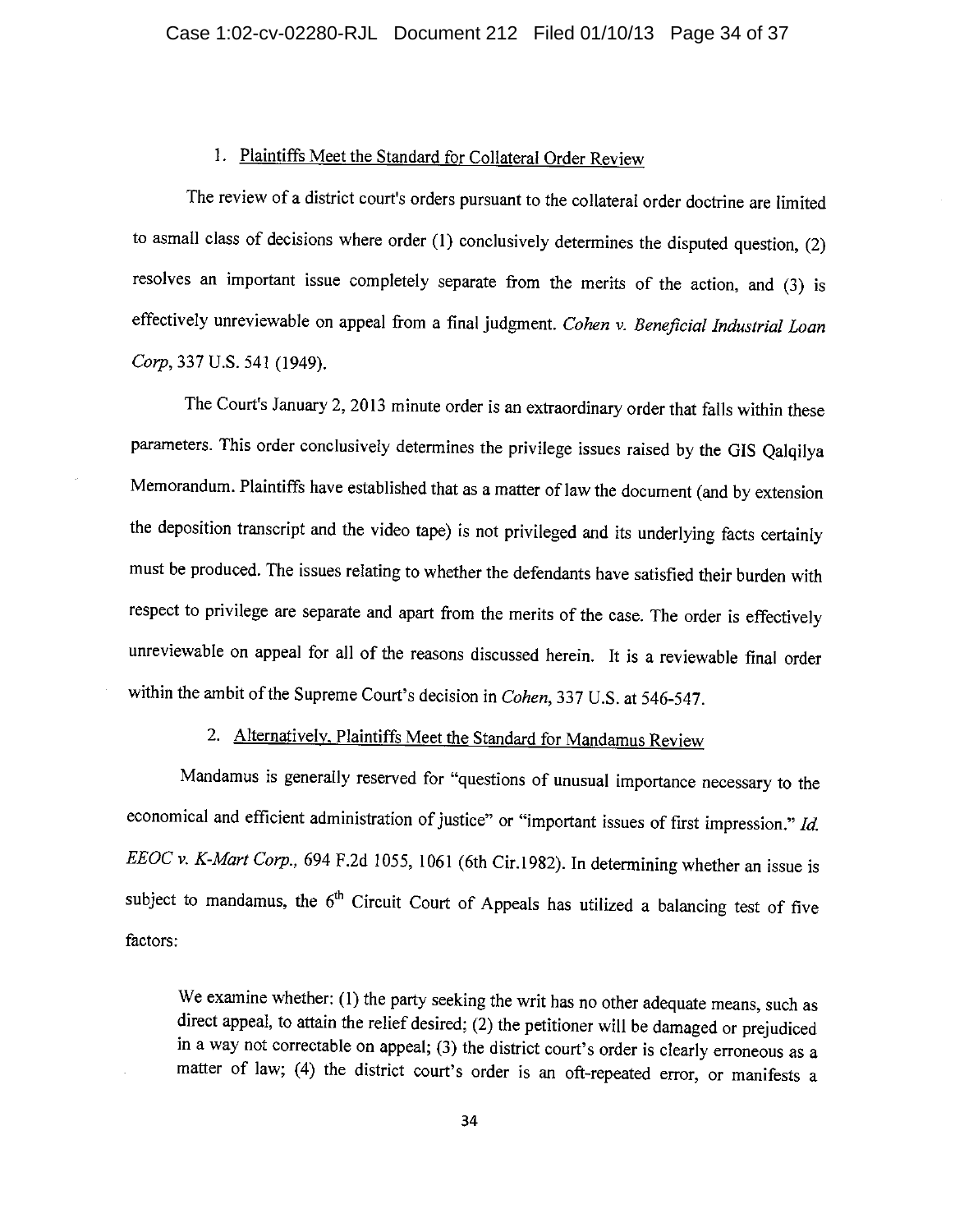### Case 1:02-cv-02280-RJL Document 212 Filed 01/10/13 Page 35 of 37

persistent disregard of the federal rules; and (5) the district court's order raises new and important problems, or issues of law of first impression. In re Perrigo Co., 128 F.3d at 435 (citing In re Chimenti, 79 F.3d 534, 540 (6th Cir.1996)). These factors need not all be met, and some factors will often be balanced in opposition to each other.

John B. v. Goetz, 531 F.3d 448, 457 ( $6^{th}$  Cir. 2008). In John B, the Court found that the first, second, third, and fifth factors all weighed in favor of granting a writ, so that the case presented the type of extraordinary circumstance that warranted mandamus relief. Id.

All of the John B factors weigh in plaintiffs' favor here. With regard to the first factor, in the event the Court rejects plaintiffs' collateral appeal, plaintiffs will have no adequate means to attain relief. With regard to the second factor, it is clear that if the wholesale destruction defendants are demanding is permitted to go forward, critical evidence of defendants' liability in this case and their involvement in a crime will be forever lost. Plaintiffs will have no redress to any court of appeals at the end of the case because by that time the evidence will be already lost.

With regard to the third and fourth factors, plaintiffs can demonstrate a "clear abuse of discretion" on the part of the district court. Mallard v. U.S. Dist. Court, 490 U.S. 296, 309, 109 S.Ct. 1814, 104 L.Ed.2d 318 (1989); In re King World Prods., Inc., 898 F.2d 56, 58 (6th Cir.1990). Indeed, the facts and legal authorities set out above demonstrate beyond doubt that defendants never satisfied their burden of establishing any privilege. Moreover, even if they had, their conduct from May 3, 2012, the date the document supposedly came into their possession, until today, reflects numerous instances of waiver. Thus, there is no basis in law or fact for the Court's grant of the extraordinary relief in its January 2 order. In addition, the order appears to require the absolute divestment by plaintiffs of all materials related to the GIS Qalqilya Memorandum, a result which will lead to the destruction of evidence of a crime in violation of 18 U.S.C. §1512(c), and defendants have interpreted the order to go beyond even what they originally requested. Plaintiffs find it hard to believe that any court would issue such sweeping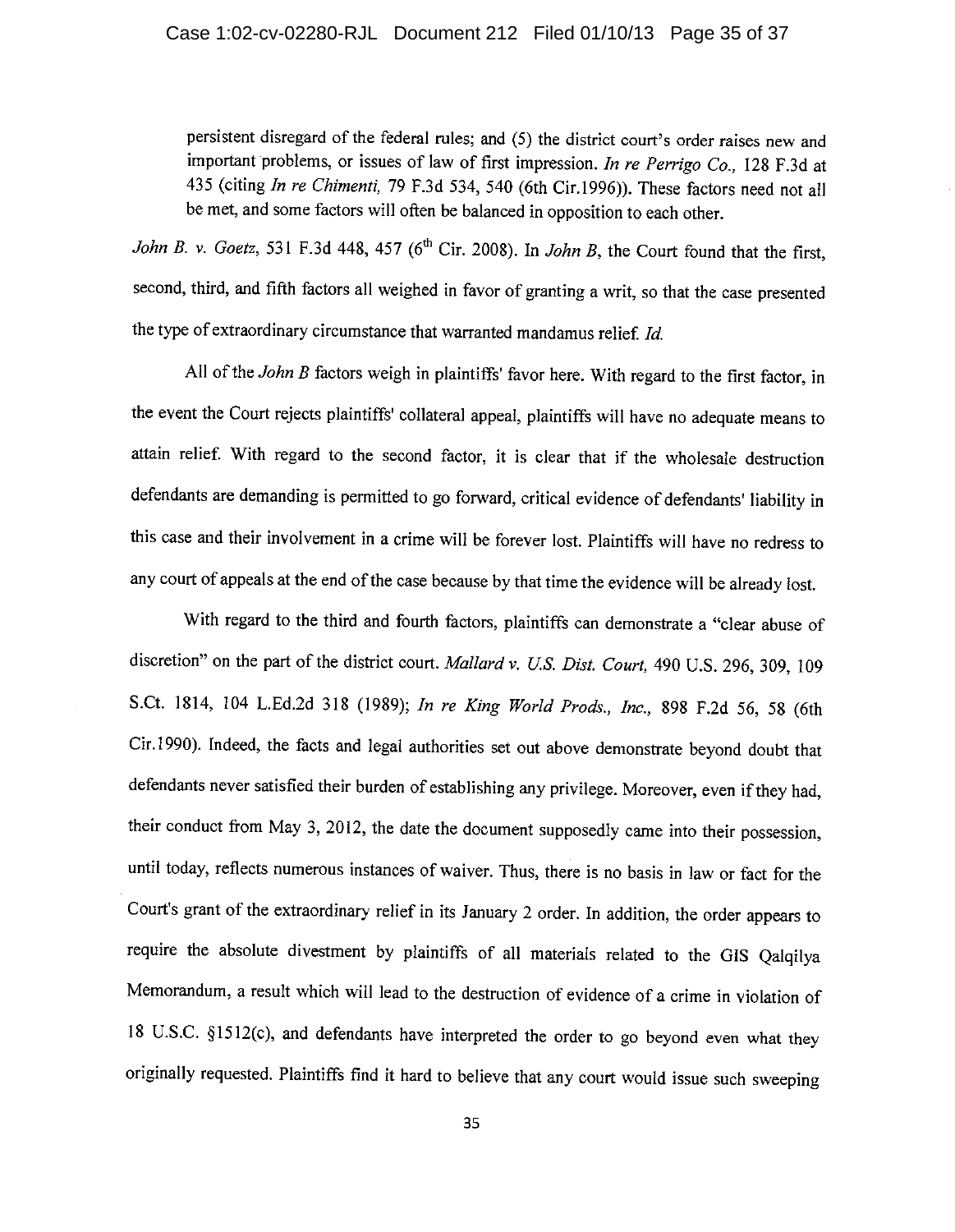and irreversible relief in a minute order without any explanation or analysis.

With regard to the fifth factor, the instant matter poses a question of unusual importance related to the potential destruction of evidence of a crime and one of seemingly first impression. There is a significant amount of case law providing for mandamus action when a court orders privileged information to be disclosed, but not the reverse, i.e., when a court orders destruction of inadvertently disclosed privileged information and such information is the sole evidence produced by defendants inculpating them in a crime.<sup>13</sup> The possible permanent loss of evidence is at least as important as the preservation of a privilege, perhaps even more so since the destruction of evidence is a crime in and of itself and once done, plaintiffs will not be able to turn back the clock.

While Mandamus is considered extraordinary relief, courts have granted mandamus review in analogous circumstances involving the threat of permanent loss of evidence. In In re Newman, 782 F.2d 971 (Fed. Cir. 1986), the court of appeals found mandamus to be appropriate where the lower court exceeded its discretionary authority when it ordered possibly destructive testing of a device for which the applicant sought a patent. The Court also found that no subsequent appeal would necessarily redress any damage resulting from the district court's authorization that the applicant's machine could be destroyed. See also Texaco, Inc. v. Borda, 383 F.2d 607 ( $3<sup>rd</sup>$  Cir. 1967) (mandamus issued where trial court abused its discretion in putting off deposition of witness pending the outcome of a correlating criminal case where there was a possibility that the delay would lead to loss of evidence due to the advanced age of the witness). In the instant case the chance of loss of evidence is a certainty. Mandamus is acutely appropriate.

<sup>&</sup>lt;sup>13</sup> See, e.g., United States ex rel. Pogue v. Diabetes Treatment Centers of Am., Inc., 444 F.3d 462, 472 (6th Cir.2006) (quoting In re Perrigo Co., 128 F.3d at 436); In re Ford Motor Co., 345 F.3d 1315, 1316 (11th Cir.2003)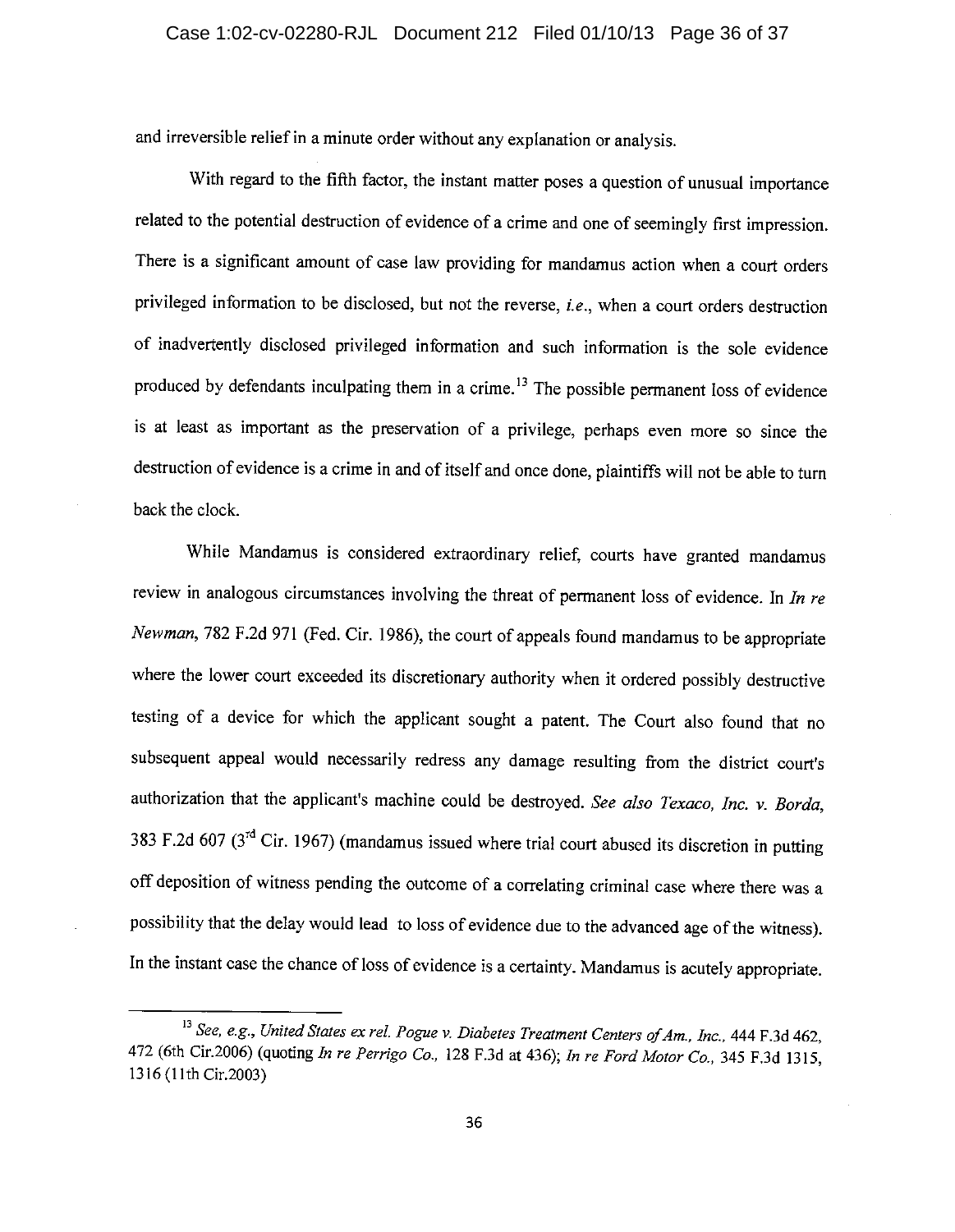cf. See Schlagenhauf v. Holder, 379 U.S. 104, 85 S. Ct. 234, 13 L. Ed. 2d 152 (1964) (addressing mandamus where a discovery question raised a novel issue of law); Bowman v. U.S., 412 A.2d 10 (D.C. Cir. 1980) (D.C. Circuit invoked mandamus jurisdiction where trial court had usurped powers compelling defense disclosures under threat of a sanction to limit defense testimony for failure to comply). Other decisions go even further, granting a writ to correct discovery orders that are found to involve an abuse of discretion,  $14$  or simply to be wrong.<sup>15</sup> Certainly mandamus should be found appropriate here for all of the reasons above.

Based on the foregoing, mandamus review of the January 3 order is warranted.

WHEREFORE, the instant motion should be granted, a stay of the Court's Order granting **DE** 170 should be entered and the status quo should be preserved.

Dated: January 9, 2013

Plaintiffs, by their Attorneys, /s/ David I. Schoen David I. Schoen (DC Bar # 391408) 2800 Zelda Road, Suite 100-6 Montgomery, Alabama 36106  $(334)$  395-6611 DSchoen593@aol.com

Robert J. Tolchin (NY 0088) 111 Livingston Street, Suite 1928 Brooklyn, New York 11201  $(718) 855 - 3627$ rit.berkman@gmail.com Counsel for Plaintiffs

<sup>&</sup>lt;sup>14</sup> See, e.g., In re Wilkinson, 137 F.3d 911, 914 (6th Cir. 1998); In re Terra Intern., Inc., 134 F.3d 302, 306 (5th Cir. 1998); In re Collins, 73 F.3d 614, 614-615 (6th Cir. 1995); In Winters v. Travia, 495 F.2d 839 (2d Cir. 1974).

<sup>&</sup>lt;sup>15</sup> In re S.E.C. ex rel. Glotzer, 374 F.3d 184, 187-188 (2d Cir. 2004), University of Texas at Austin v. Vratil, 96 F.3d 1337, 1340-1341 (10th Cir. 1996), In re Newman, 782 F.2d 971 (Fed. Cir. 1986); In re Halkin, 598 F.2d 176, 197-200 (D.C. Cir. 1979).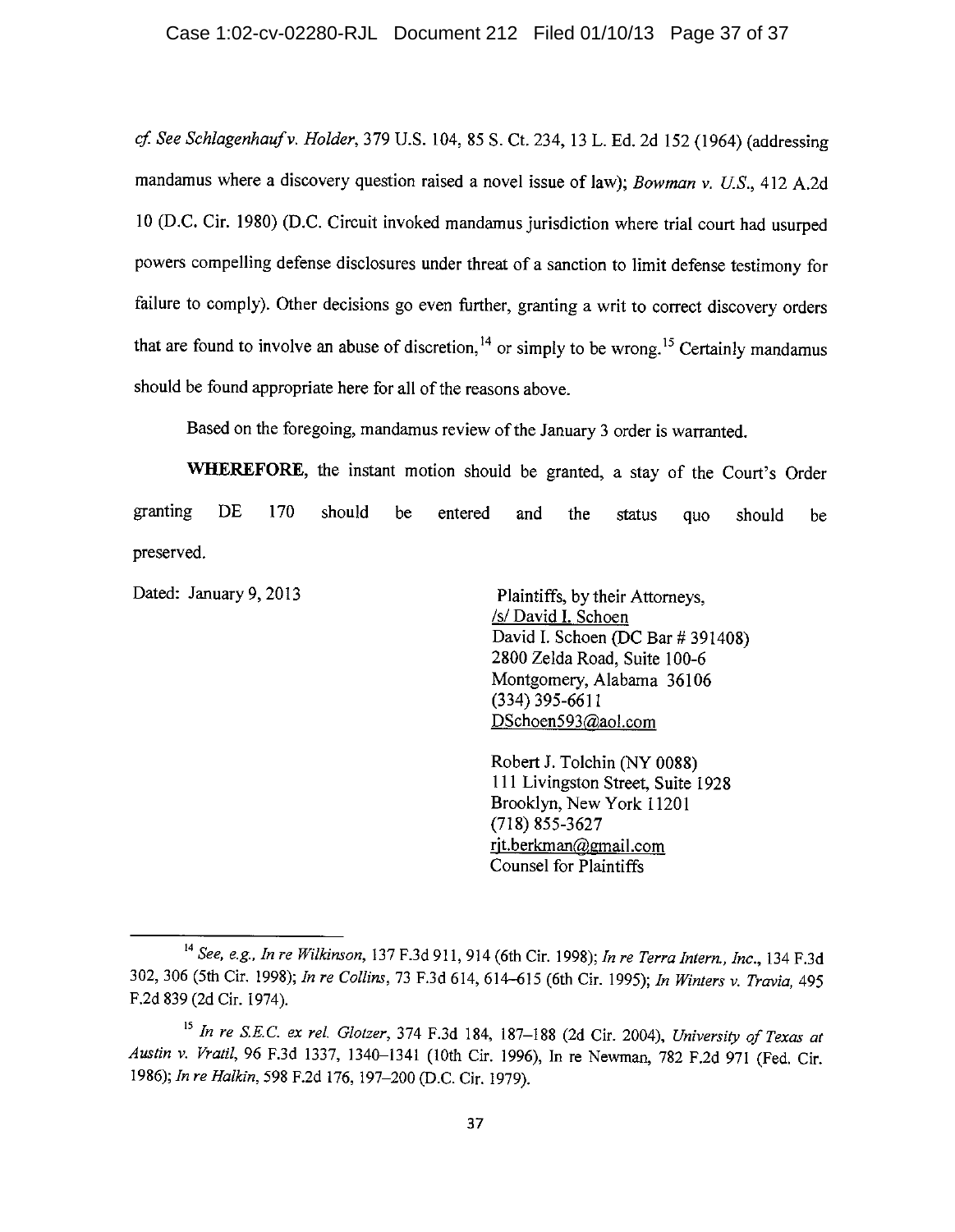Case 1:02-cv-02280-RJL Document 212-1 Filed 01/10/13 Page 1 of 3

 $\mathcal{A}^{\mathcal{A}}$ 

 $\bar{z}$ 

# **EXHIBIT A**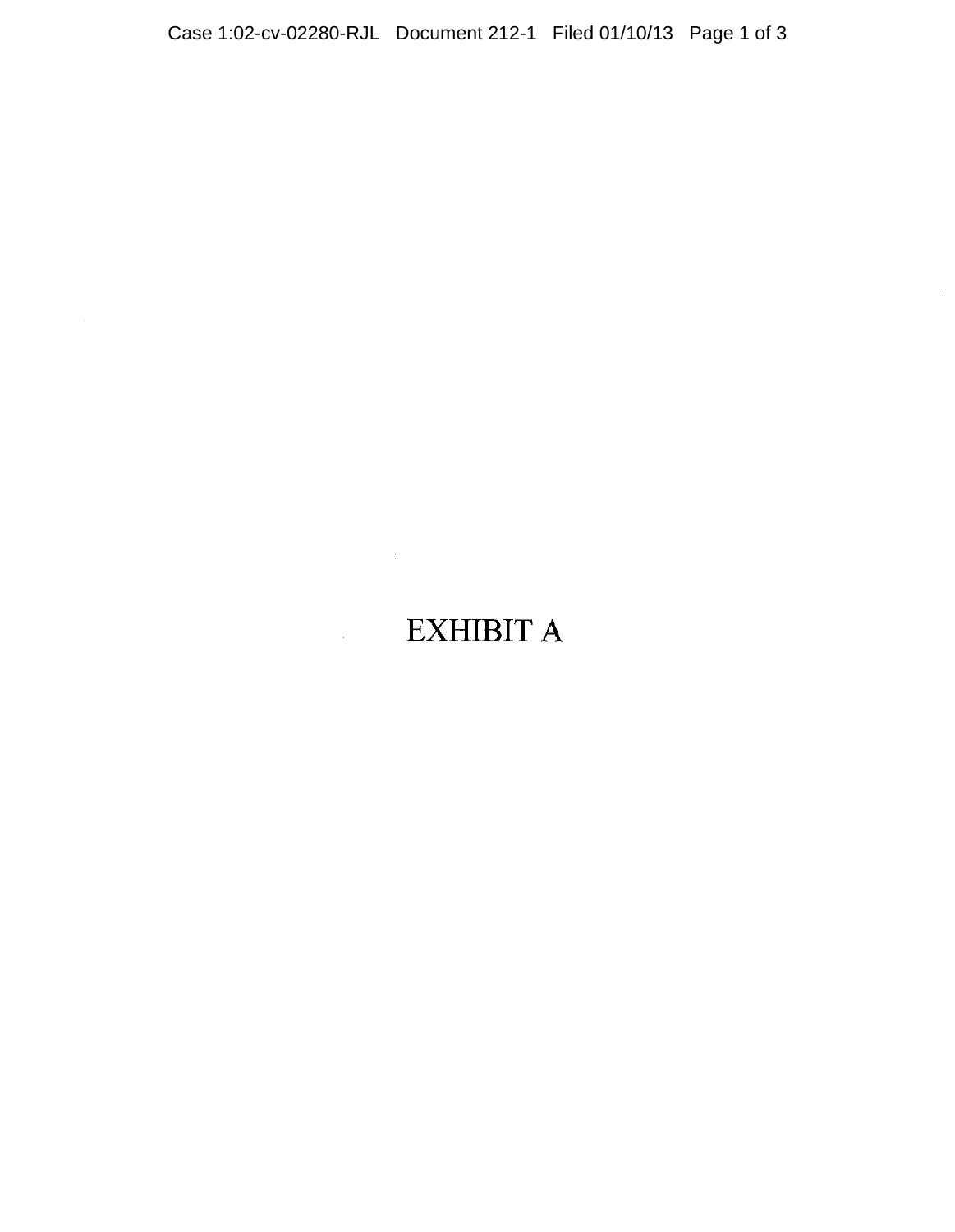| From:    | McAleer, Chas <cmcaleer@milchev.com></cmcaleer@milchev.com>                       |
|----------|-----------------------------------------------------------------------------------|
| Sent:    | Friday, January 04, 2013 12:17 PM                                                 |
| To:      | Robert Tolchin; David Schoen; dschoen593; Dina Rovner; Rachel<br>Weiser: M Haller |
| Cc:      | Hibey, Richard; Rochon, Mark; O'Toole, Timothy; Eustice, John                     |
| Subject: | Shatsky -- Request for Plaintiffs' Compliance with January 2, 2013                |
|          | Minute Order Granting DE 170                                                      |

### Robert J. Tolchin

### Counsel.

In accordance with the portion of the Court's January 2, 2013, Minute Order granting Defendant The Palestinian Authority's Motion for Return or Destruction of an Inadvertently Produced Document (DE 170), please confirm that Plaintiffs and their counsel will take the following steps (all of which were specifically requested in the Motion):

Destroy, or return to counsel for Defendants, all copies, notes, translations and  $1<sub>1</sub>$ summaries of the documents marked as Sealed Exhibits 1 and 1A from the September 12, 2012, deposition of Ibrahim Dahbour ("Dahbour Deposition");

Destroy the portions of any documents, computer files, or other materials  $2.$ containing notes, translations, summaries of, or quotations from, the documents marked as Sealed Exhibits 1 and/or 1A at the Dahbour Deposition;

Destroy, or return to counsel for Defendants, the portion of the Dahbour  $3<sub>1</sub>$ Deposition transcript, from page 143, line 19 through page 163, line 8, and all other materials containing notes, translations or summaries, that discuss or reference the contents of the documents marked as Sealed Exhibits 1 and 1A, including the corresponding portions of the videotape recording of the Dahbour Deposition;

Provide counsel for Defendants with a list of all persons to whom Plaintiffs'  $\overline{4}$ counsel distributed or communicated any portion, copies, notes, translations or summaries of the documents marked as Sealed Exhibits 1 and/or 1A at the Dahbour Deposition, including the portion of the Dahbour Deposition transcript and corresponding portion of the Dahbour Deposition videotape recording that discusses the contents of Sealed Exhibits 1 and/or 1A; and

5. Submit a declaration to the Court within five (5) business days, which we calculate to fall on Wednesday, January 9, 2013, certifying that the steps required by Paragraphs 1 through 4 above have been taken, and further certifying that Plaintiffs, their counsel and anyone identified pursuant to Paragraph 4 above will make no use of or disclose the information learned (or subsequently acquired) as a result of the inadvertent disclosure of the privileged and protected documents marked as Sealed Exhibits 1 and 1A at the Dahbour Deposition.

Thank you.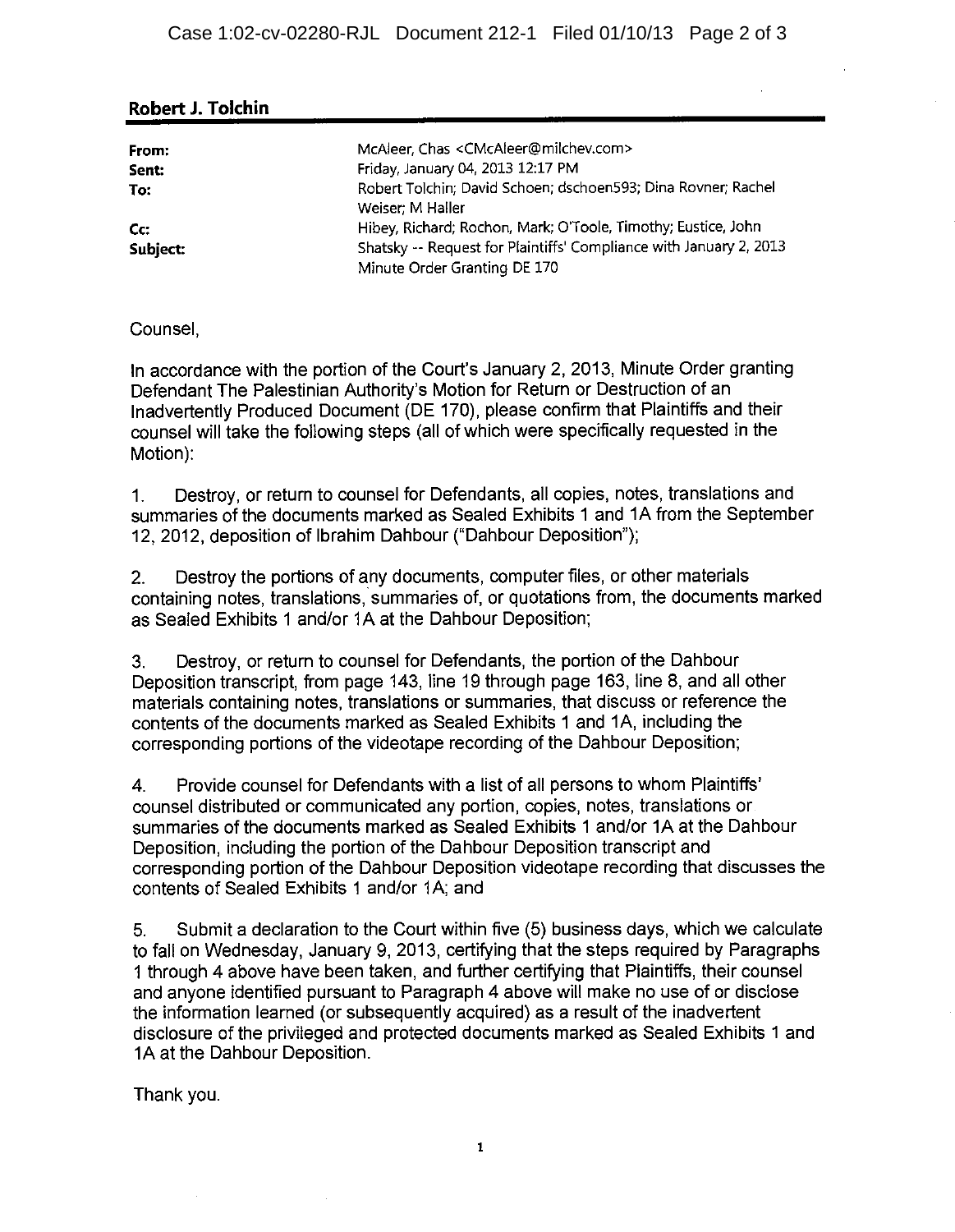Regards,

--Chas

Charles F. B. McAleer, Jr. Miller & Chevalier Chartered 655 Fifteenth Street, N.W., Suite 900 Washington, D.C. 20005 (Direct) 202.626.5963 (Main) 202.626.5800 (Fax) 202.626.5801

This electronic message contains information which may be legally confidential and/or privileged. The information is intended solely for the individual or entity named above and access by anyone else is unauthorized. If you are not the intended recipient, any disclosure, copying, distribution, or use of the contents of this information is prohibited and may be unlawful. If you have received this electronic transmission in error, please reply immediately to the sender that you have received the message in error, and delete it. Additionally, 31 CFR Part 10, section 10.35, requires us to notify you that any tax advice in this electronic message was not intended or written to be used, and cannot be used, for the purpose of avoiding penalties. Thank you.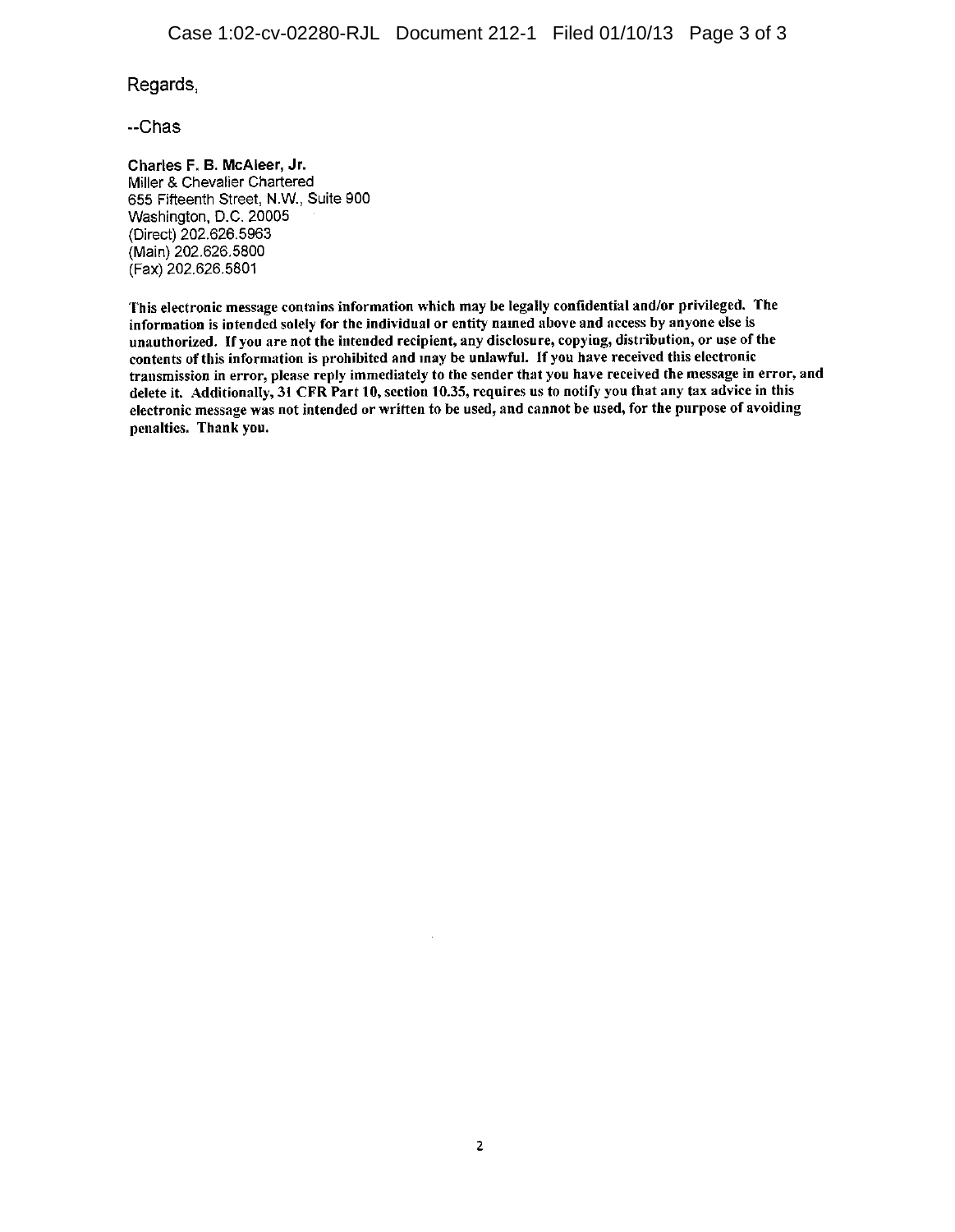Case 1:02-cv-02280-RJL Document 212-2 Filed 01/10/13 Page 1 of 1

### UNITED STATES DISTRICT COURT FOR THE DISTRICT OF COLUMBIA

SHABTAI SCOTT SHATSKY, et al.,

Plaintiffs,

Civ. No. 02-2280-RJL **FILED UNDER SEAL** 

 $\mathbf{v}$ .

THE SYRIAN ARAB REPUBLIC, et al.,

Defendants.

### **EXHIBIT B TO DE 212**

## **FILED UNDER SEAL**